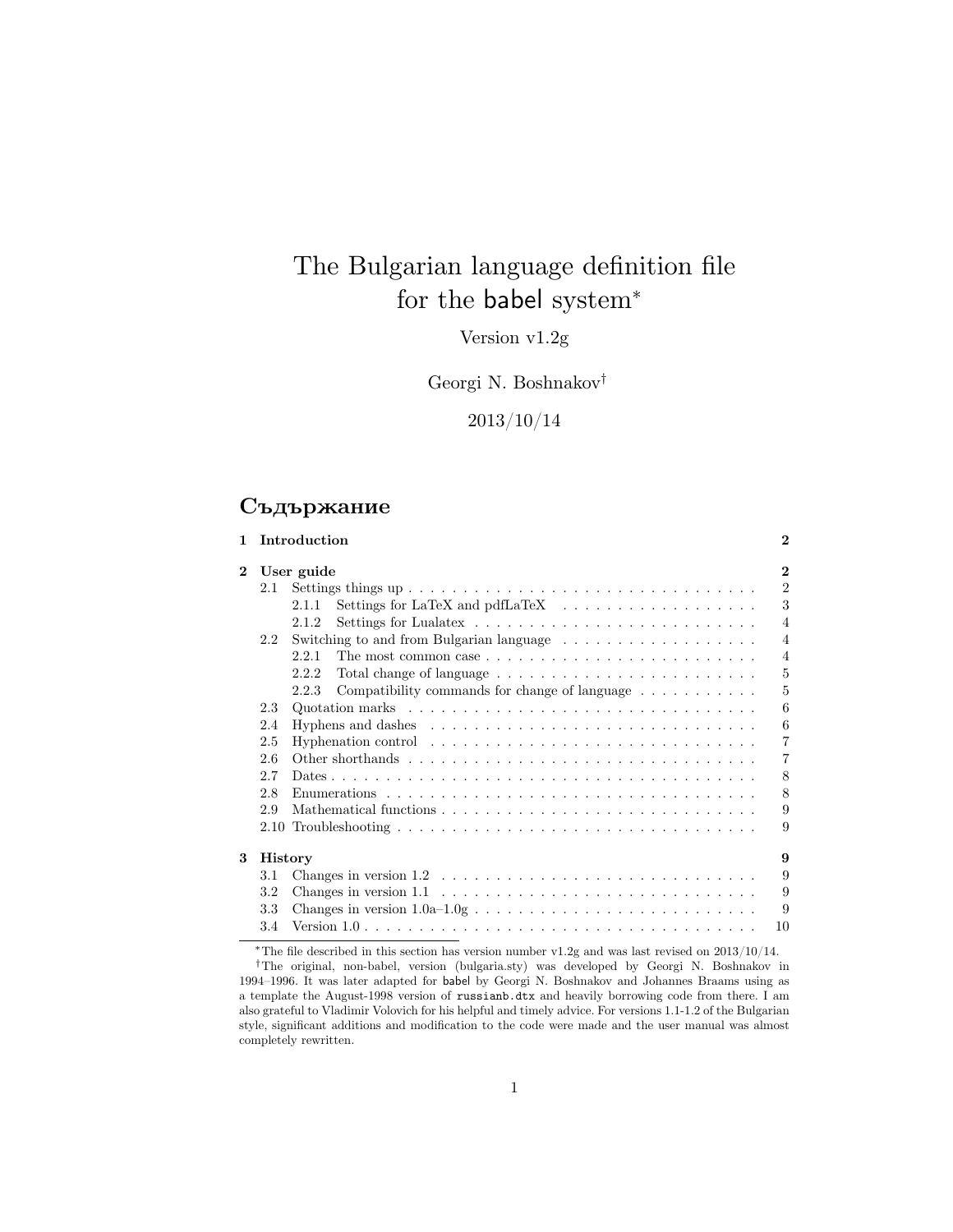|   | 3.5 |                                                                                                  | 10 |
|---|-----|--------------------------------------------------------------------------------------------------|----|
| 4 |     | Implementation                                                                                   | 10 |
|   | 4.1 |                                                                                                  | 10 |
|   |     | 4.1.1                                                                                            | 12 |
|   | 4.2 | Input encoding $\dots \dots \dots \dots \dots \dots \dots \dots \dots \dots \dots \dots \dots$   | 13 |
|   | 4.3 | Switching between Cyrillic and Latin encodings                                                   | 14 |
|   | 4.4 |                                                                                                  | 14 |
|   |     | 4.4.1                                                                                            | 14 |
|   |     | 4.4.2                                                                                            | 15 |
|   | 4.5 |                                                                                                  | 17 |
|   |     | Dates for pre3.9 babel $\ldots \ldots \ldots \ldots \ldots \ldots \ldots \ldots \ldots$<br>4.5.1 | 17 |
|   |     | 4.5.2                                                                                            | 18 |
|   | 4.6 |                                                                                                  | 19 |
|   | 4.7 |                                                                                                  | 22 |
|   | 4.8 |                                                                                                  | 24 |
|   | 4.9 |                                                                                                  | 24 |
|   |     |                                                                                                  | 25 |
|   |     |                                                                                                  | 25 |
|   |     |                                                                                                  |    |

### **1 Introduction**

This file provides Bulgarian language support for the babel system.

This version of the Bulgarian style is the first public revision afer the release of version 3.9 of babel but it should be compatible with previous versions of babel. More specifically, documents that compile successfully with the last version of babel before 3.9 should continue to compile. The documentation is draft, suggestions and meaningful examples are welcome.

This version corrects some bugs and introduces support for Luatex and XeTeX. The documentation has been rewritten (to a large extent). A few other small changes have been made as well, see the index of changes at the end of this document for details.

Please report any bugs to the current maintainer (Georgi N. Boshnakov).

### **2 User guide**

#### **2.1 Settings things up**

The Bulgarian style described in this document is used by supplying bulgarian as one of the language options to babel when loading it. If more than one language is requested, the last one designates the main language of the document and it will be active after begin{document}. For example, the command

```
\usepackage[english,bulgarian]{babel}
```
loads babel with the English and Bulgarian styles and sets Bulgarian as the main language.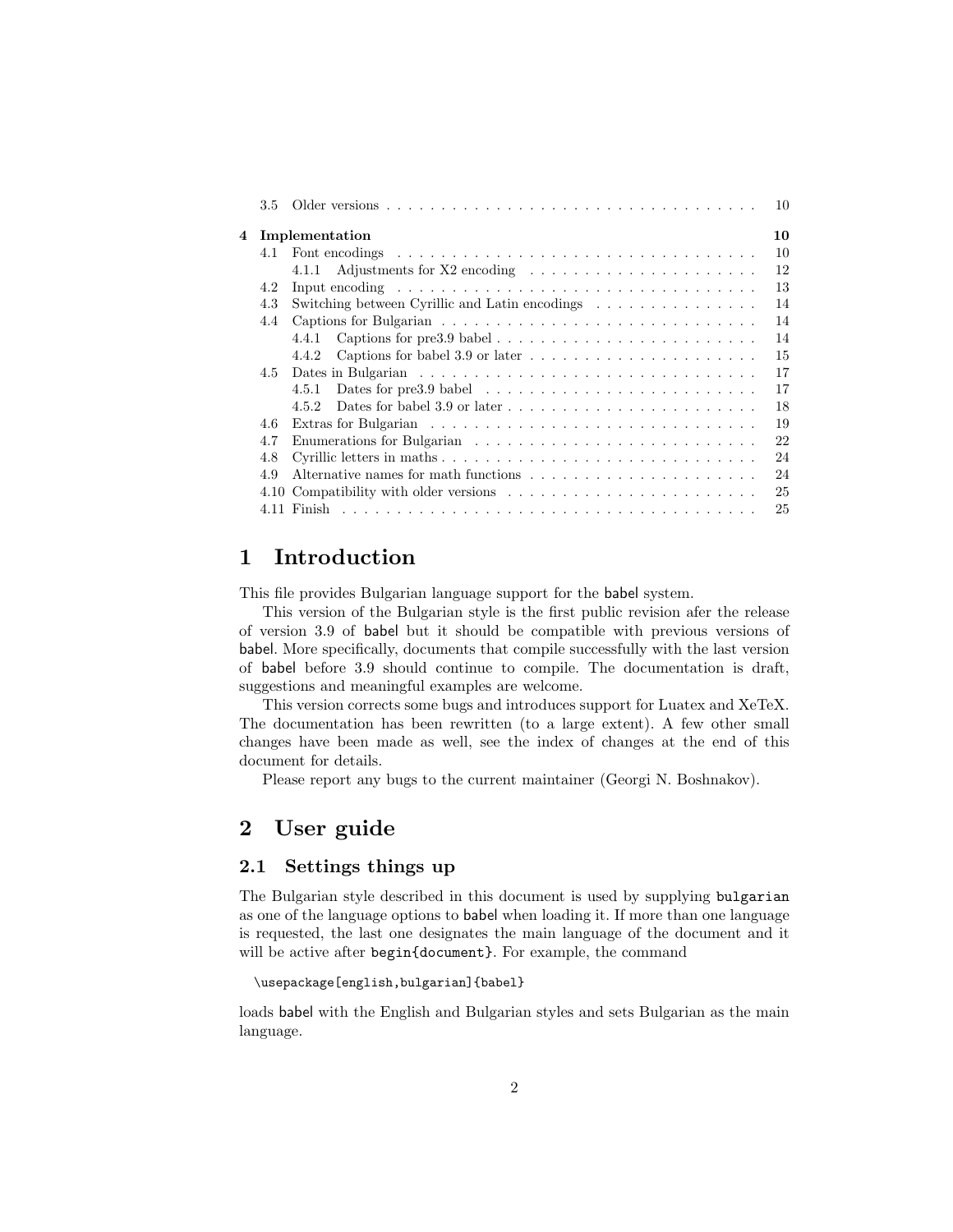For recent versions of babel the main language can be specified also with the help of the option main:

#### \usepackage[main=bulgarian,english]{babel}

For typesetting with the classic engines,  $\Delta T$ <sub>F</sub>X and pdf $\Delta T$ <sub>F</sub>X, it is also necessary to specify the encoding of the source file (input encoding) and the font encoding. For the unicode based engines, LuaLaTeX and Xetex, this is not necessary but but one needs to specify fonts. These issues are briefly considered below.

#### **2.1.1 Settings for LaTeX and pdfLaTeX**

Here is a template to be inserted towards the beginning of the main LATEX file, after the documentclass command:

```
\usepackage[T1,T2A]{fontenc}
\usepackage[utf8]{inputenc}
\usepackage[bulgarian]{babel}
```
This assumes UTF-8 encoded file. If this is not the case, utf8 should be replaced by the actual encoding, most likely cp1251:

```
\usepackage[T1,T2A]{fontenc}
\usepackage[cp1251]{inputenc}
\usepackage[bulgarian]{babel}
```
If the input encoding is not specified (i.e. the corresponding line above is missing), a warning is issued in the log file and LATEX still tries to typeset the document. It may be sucessful but it is better to specify the encoding explicitly.

The options for fontenc may look misterious but it is safe to ignore the details and simply insert the above command as is. Basically, T1 and T2A can be considered standard TEX encodings for the Latin and Cyrillic letters, respectively. T2A contains Latin letters, as well, so \usepackage[T2A]{fontenc} is often good enough.

Actually, the encodings have some fallback defaults and a document may compile successfully even if one or both of fontenc and inputenc are omitted. However, it is a good idea to supply explicit inputenc in any case.

The support provided by inputenc package for unicode symbols is not complete. If LATEX complains about undefined or unknown unicode symbols, there is the alternative to use package ucs and specify utf8x for inputenc, as in:

```
\usepackage{ucs}
\usepackage[utf8x]{inputenc}
```
In many cases this simply works. Otherwise see the documentation of package ucs for further details.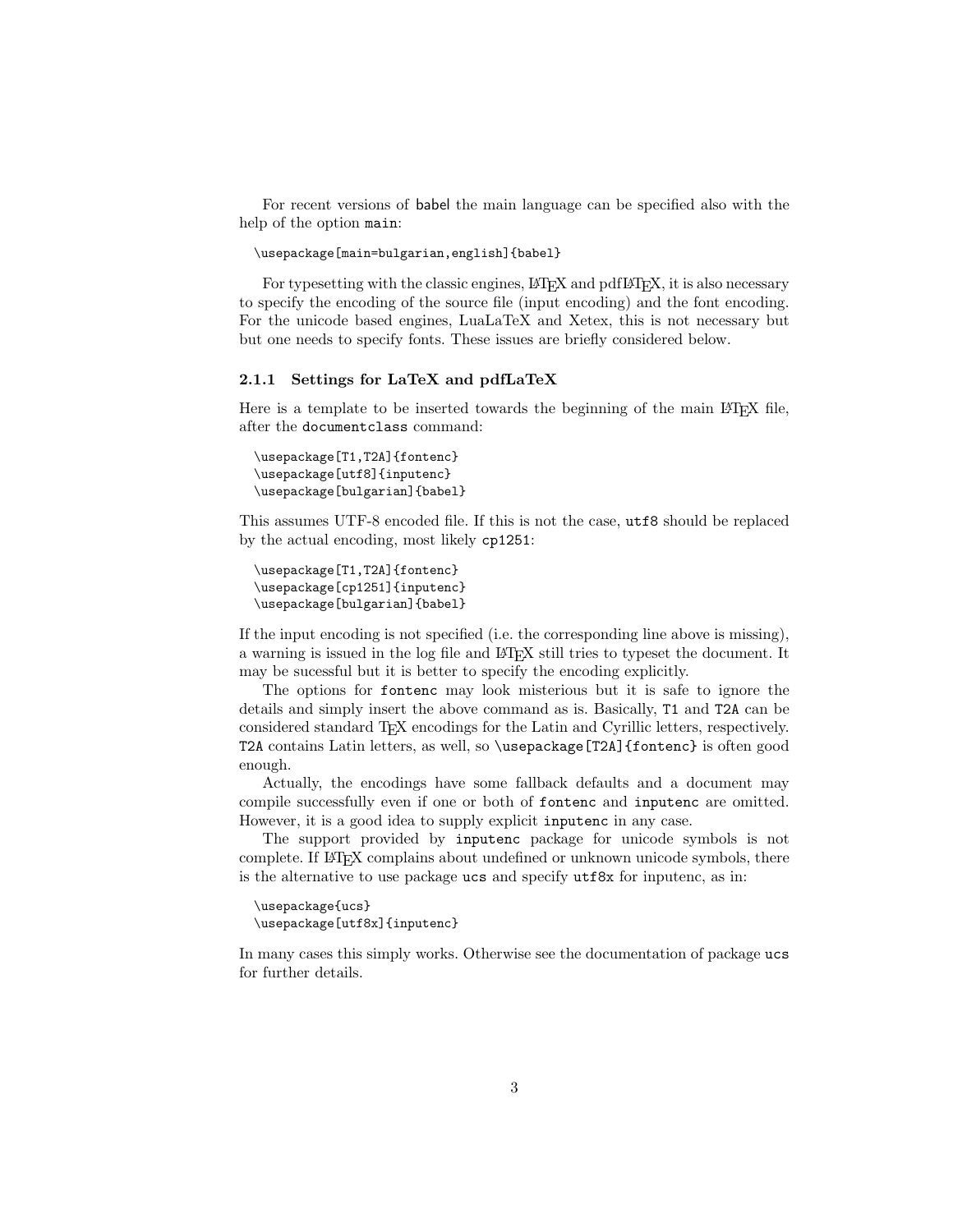#### **2.1.2 Settings for Lualatex**

Lualatex requires that the source file is in UTF-8 encoding. It requires also the specification of fonts. This is done by loading package fontspec (attention: not fontenc) and issuing a sequence of font setting commands. The following can be used to arrange for the unicode versions of the traditional Computer Roman fonts to be used in the document:

```
\usepackage{fontspec}
\setmainfont{CMU Serif}
\setsansfont{CMU Sans Serif}
\setmonofont{CMU Typewriter Text}
\usepackage[english,bulgarian]{babel}
```
Any system fonts can be used instead. For example, the main font command above could be replaced by the following:

\setmainfont[Ligatures=TeX]{Times New Roman}

Package fontspec offers a lot of flexibility for the font selection, see its documentation.

**Compatibility mode** Lualatex can be set up to use 8-bit fonts if the Unicode fonts do not work for some reason. Note that the source file still needs to be in UTF-8! Here is a template for this (the difference from LAT<sub>EX</sub> is in the second line):

```
\usepackage[T1,T2A]{fontenc}
\usepackage[lutf8]{luainputenc}
\usepackage[english,bulgarian]{babel}
```
The compatibility mode is a remedy for emergencies, not for routine use.

#### **2.2 Switching to and from Bulgarian language**

The language at the beginning of the document, i.e. after \begin{document}, is determined by the options used to load package babel. Several ways of changing the language are available, depending on what the user needs.

#### **2.2.1 The most common case**

In the most common case the user just wants to typeset some piece of text in a different language, using the typesetting and hyphenation rules of that language, without changing generic strings like \today, names of sections and things like \proofname to the chosen language. This can be done with the command \foreignlanguage or the environment otherlanguage\*.

Here are some unimaginative examples to illustrate this. Here is a phrase in Bulgarian "тази дата е форматирана по американския начин: October 14,<br>2012", turnstiche sentimes with us Fuelish This phase was tweed as follows: 2013", typeset in a sentence written in English. This phrase was typeset as follows:

```
\foreignlanguage{bulgarian}{"'тази дата е форматирана
по американския начин: \today"'}
```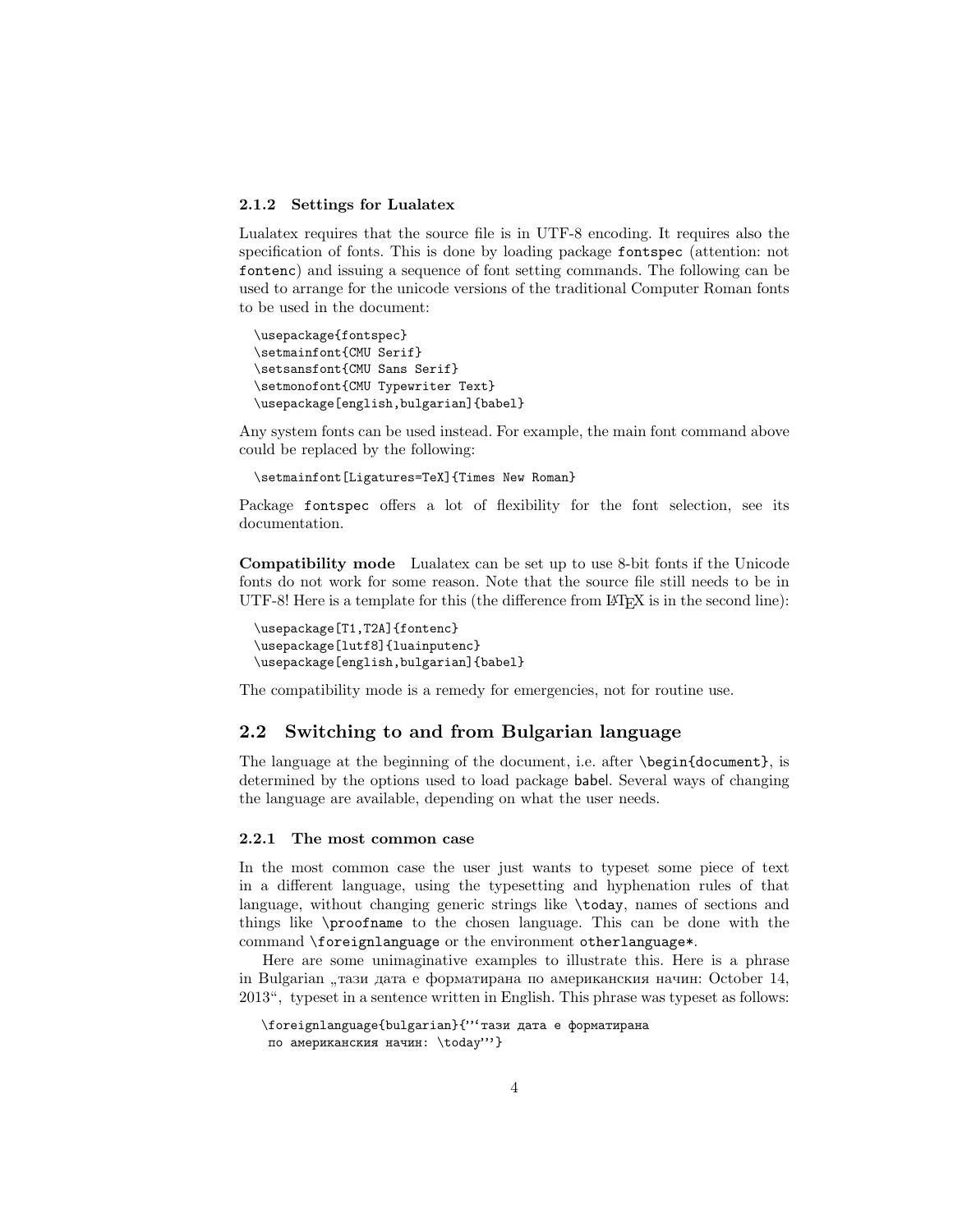For longer pieces of text it is more convenient to use the equivalent environment.

```
\begin{otherlanguage*}{bulgarian}
```

```
Това е пример за американския начин за форматиране на дати: \today.
   А тук думата \proofname е отпечатана с командата |\proofname|.
\end{otherlanguage*}
```
Notice the  $\cdot^*$  in the name of the environment. The result is:

Това е пример за американския начин за форматиране на дати: October 14, 2013. А тук думата Proof е отпечатана с командата \proofname.

Notice that the date and the heading for a proof are still in English. To change these and similar language dependent strings we need a total change of language. This is discussed below.

#### **2.2.2 Total change of language**

The babel system controls a number of typesetting features for each language. The command \selectlanguage is used to do a complete change to a new language. For example, \selectlanguage{bulgarian} switches every aspect of the babel system to Bulgarian language. For example, the following snippet:

```
\selectlanguage{bulgarian}
 Този документ е компилиран на \today.
 Думата "'\proofname'"{} е отпечатана с командата |\proofname|.
\selectlanguage{english}
```
produces:

Some English text...

Този документ е компилиран на 14 октомври 2013 г..

Думата "Доказателство" е отпечатана с командата \proofname.<br>Same Freelish text Some English text...

Compare the result here to the similar example in the previous section. Now everything is changed, including \today and other names.

#### **2.2.3 Compatibility commands for change of language**

Version 1.1 of the Bulgarian style continues to provide a number of additional commands for change of language. They are kept mainly for compatibility with older versions of the Bulgarian style and their use is discouraged.

The command \Bulgarian changes only the hyphenation patterns and the encoding. It does not make a complete change of language and is really suitable for short fragments which do not contain special features. This may cause trouble in some cases, e.g. with aux files. Similarly, the command \English switches to the English language. It is left for compatibility.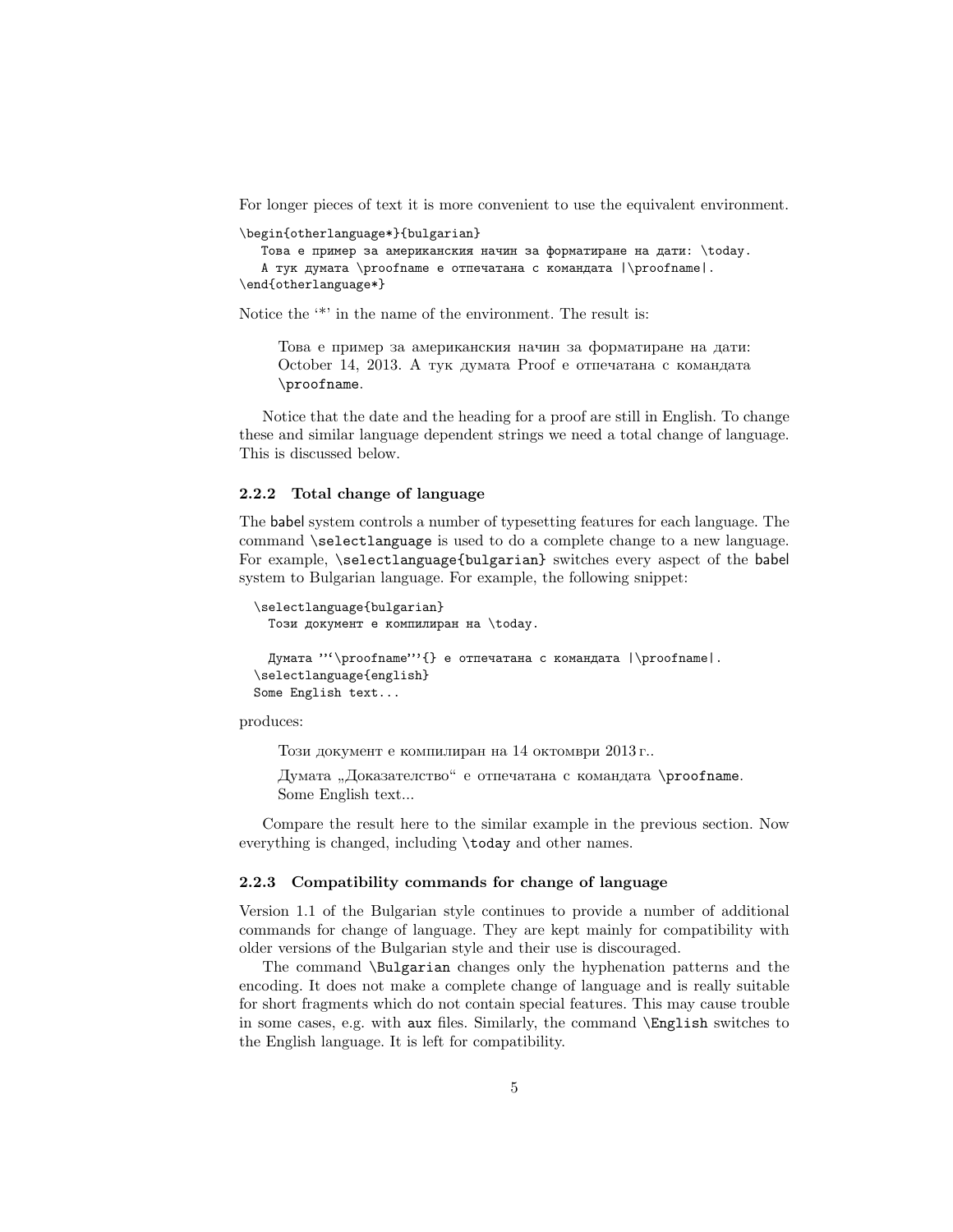For historical and compatibility reasons with ancient version of the Bulgarian style, there are also several abbreviations equivalent to \Bulgarian. These are: \Bul, \Bg, \cyrillictext, \cyr. Also, \selectbglanguage is equivalent to \selectlanguage{bulgarian}.

Similarly, \Eng is equivalent to \English and \selectenglanguage is equivalent to \selectlanguage{english}.

#### **2.3 Quotation marks**

Quotation marks with typographic quality used to be a problem in the past. They were not available on typewrites and keyboards. Moreover, the opening quotes used in Bulgarian typesetting were not available in the standard fonts and needed to be generated by other means. With modern computers, fonts and editing programs it is no longer a problem to enter directly the correct opening and closing quotation marks, especially when Unicode based encodigs are in use.

Nevertheless, commands and shorthands are convenient. The special commands for quotation marks available for the Bulgarian language are shown in Table 1. The German quotes are the current norm. The French ones can be found mostly

|       | Command Shorthand Meaning |                                                     |
|-------|---------------------------|-----------------------------------------------------|
| \glqq | , 16                      | for German left double quotes (looks like,).        |
| \grqq | ,,,                       | for German right double quotes (looks like ").      |
| \flaa | ,,                        | for French left double quotes (looks like $\ll$ ).  |
| \frqq | ''>                       | for French right double quotes (looks like $\gg$ ). |
| \dq   |                           | the original quotes character $($                   |

Таблица 1: Special quotes available for Bulgarian typesetting

in older texts.

The French quotes are also available as ligatures ' $\lt\lt'$ ' and ' $\gt\gt'$ ' in 8-bit Cyrillic font encodings (LCY,  $X2$ ,  $T2*$ ) and as ' $\lt'$  and ' $\gt'$  characters in 7-bit Cyrillic font encodings (OT2 and LWN).

#### **2.4 Hyphens and dashes**

The em-dash in Bulgarian texts is used for several purposes. Table 2 shows the available commands and their intended contexts. The second column shows also the shorthands that are usually used to enter these dashes.

|                 | Command Shorthand Meaning |                                               |
|-----------------|---------------------------|-----------------------------------------------|
| $\cdots$ "---   |                           | Cyrillic emdash in plain text.                |
| \cdash--~ ''--~ |                           | Cyrillic emdash in compound names (surnames). |
| \cdash--* ''--* |                           | Cyrillic emdash for denoting direct speech.   |

Таблица 2: The emdashes available for Bulgarian typesetting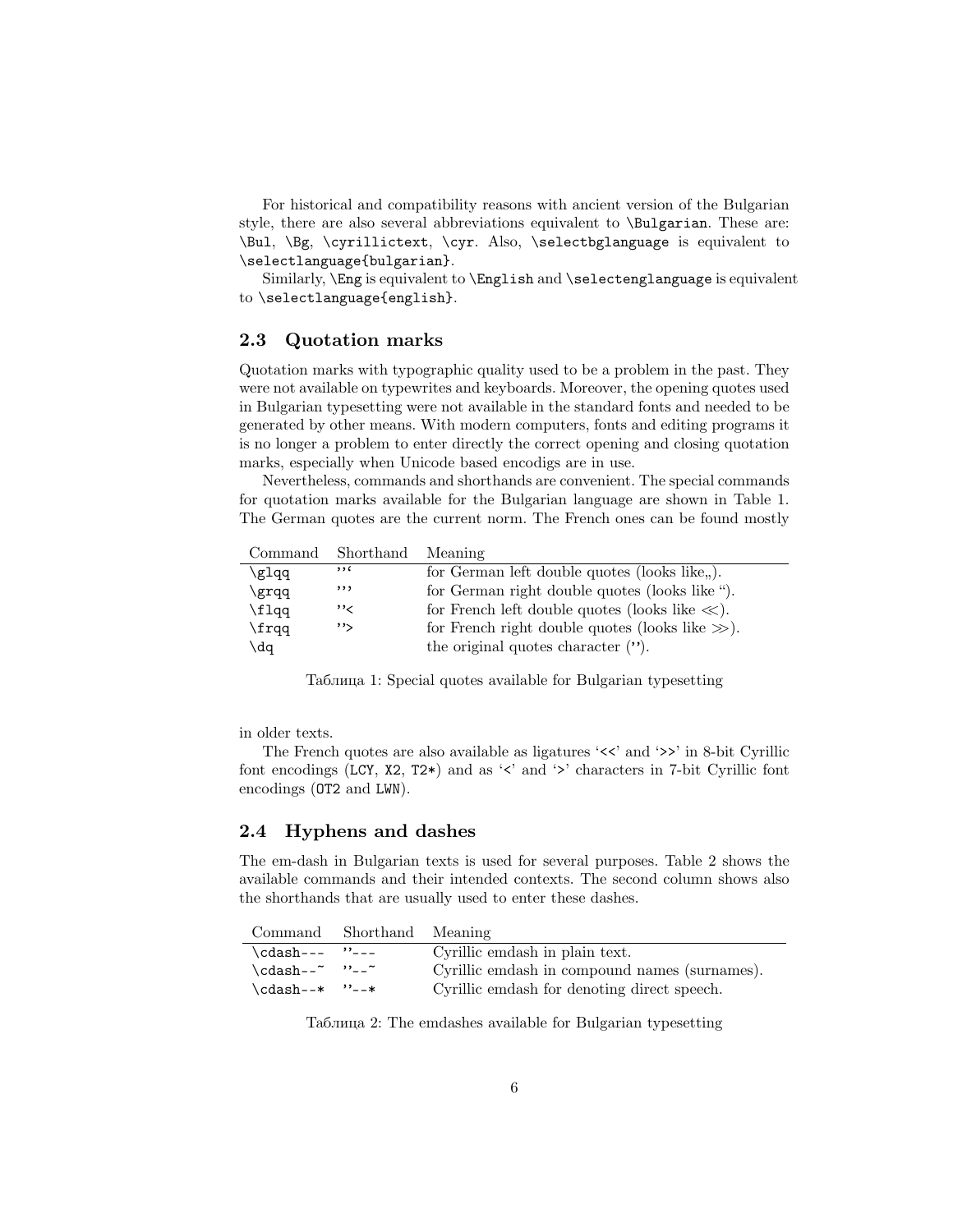| LAT <sub>F</sub> X source           | Typeset output  |
|-------------------------------------|-----------------|
| П. П. Славейков                     | П. П. Славейков |
| П.", П.", Славейков П. П. Славейков |                 |

Таблица 3: Example for initials spaced out by ordinary space (first line) and the special command (second line). The command leaves a smaller, more visually appealing space. It also allows hyphenation of the surname, although this is not visible here.

#### **2.5 Hyphenation control**

Table 4 gives commands for hyphenation control. Most of them aim to facilitate hyphenation in compound words and related circumstances.

| Shorthand | Meaning                                                |
|-----------|--------------------------------------------------------|
| $, \, \,$ | an explicit hyphen sign, allowing hyphenation in the   |
|           | rest of the word.                                      |
| ,,,,      | like "-, but producing no hyphen sign (for compound    |
|           | words with hyphen, e.g. $x$ -""y or some other signs   |
|           | as "disable/enable").                                  |
| ~د د      | for a compound word mark without a breakpoint.         |
| ,,_       | for a compound word mark with a breakpoint,            |
|           | allowing hyphenation in the composing words.           |
| ,,        | thin space for initials with a breakpoint in following |
|           | surname.                                               |

Таблица 4: Extra definitions, mainly for hyphenation control

Hyphenating words containing a hyphen is not particularly desirable but may be necessary not only for long compounds words like министър-председател (prime minister), but also for comparative and superlative adjectives like по-красноречива (more eloquent) or най-безопасният (the safest), since the Bulgarian equivalents of 'more' and 'most' are connected to the adjective by a hyphen. Even so, when the line width is not short, which is the case for this document, T<sub>E</sub>X is usually able to avoid hyphenating such words. In this paragraph one of the example words is hyphenated only because I deliberately edited it until this happened.

#### **2.6 Other shorthands**

Table 5 gives some additional shorthands. Currently there is only one entry and it concerns ligatures. Ligatures are not common in Bulgarian texts. A ligature is used to replace a sequence of two or more symbols by a more visually appealing glyph. This topic is not of much importance for typesetting Bulgarian texts and is beyond the scope of this document. For example, two dashes, '--', normally form a ligature to produce an en-dash, '–'. The command "| provides a way to prevent the formation of the ligature. So,  $\lq$ -' $\lq$ |-' gives  $\lq$ --'.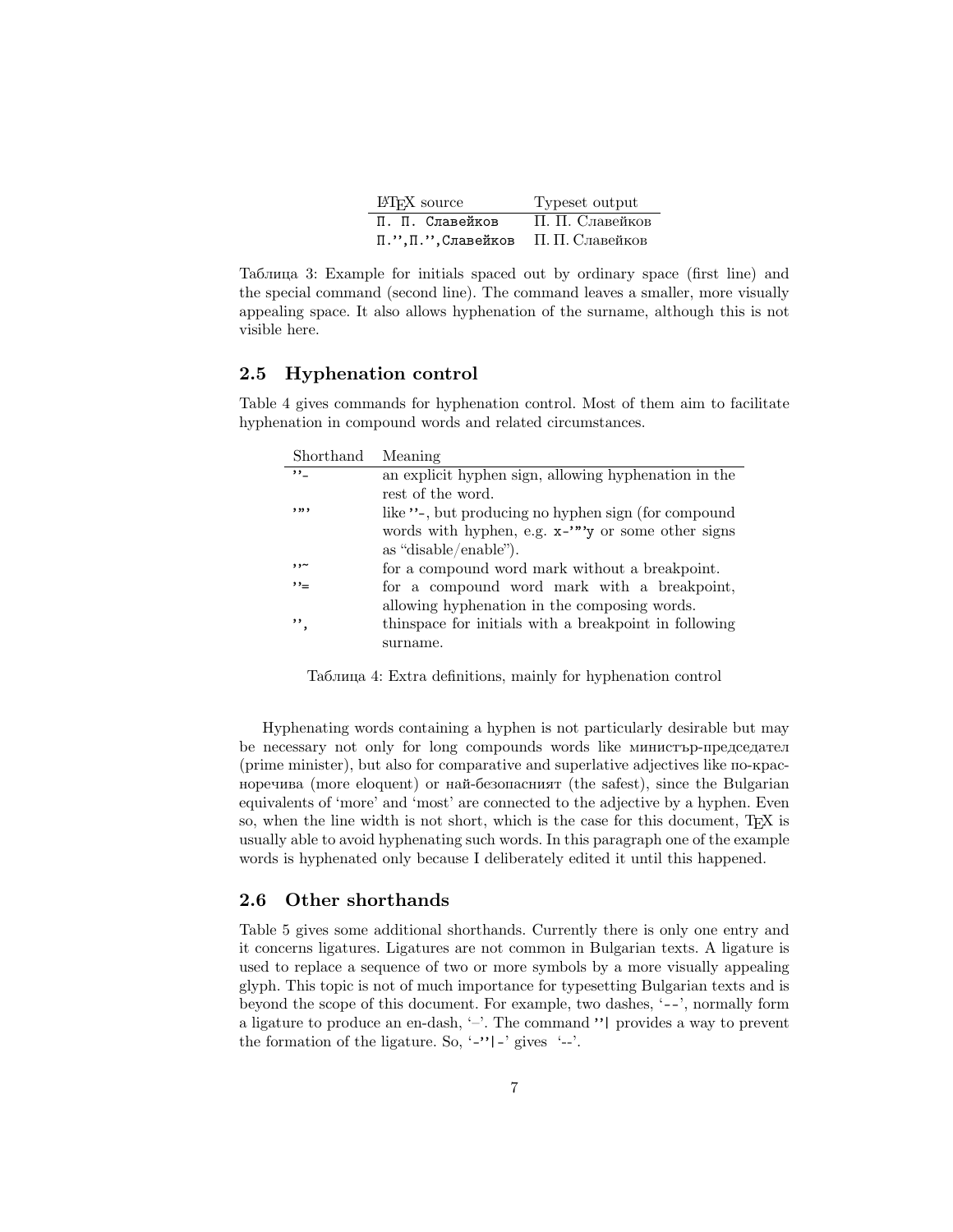Shorthand Meaning<br>  $\frac{1}{\gamma}$  disable li

disable ligature at this position.

Таблица 5: Extra shorthands.

#### **2.7 Dates**

The command \today prints the current date. It is in Bulgarian if that is the active language, see also Section 2.2. Alternatively, the command \todayRoman prints the current date using Roman numerals for months. So, when this document is compiled,  $\text{body}$  and  $\text{body}$  and  $\text{div}$   $\eta$ , 14 октомври 2013 г." and  $,14$ . X. 2013 г.", respectively.

Note: Following a suggestion by Boyko Bantchev, the space between the year and 'г.' was reduced in version 1.2b of this style.

The command \weekdaynamebulgarian can be used to typeset the names of the days of the week. It is mostly intended for use in macros and has one argument, the number of the required day of the week. For example, \weekdaynamebulgarian{1} and \weekdaynamebulgarian{7} give понеделник and неделя, respectively.

#### **2.8 Enumerations**

The traditional alphabetical enumerations in Bulgarian texts use the Cyrillic alphabet (bar several letters). In principle, enumerations are a matter for class and style designers but the same can be said also about things, other than enumerations, such as names of sections and bibliography lists.

The Bulgarian style by default turns on enumeration with Cyrillic letters. This means that enumerated lists that would be labelled with Latin letters in Latin scripts are labelled with Cyrillic ones instead.

This automatic feature may not always be desirable, so Version 1.1d of the Bulgarian style streamlines somewhat the support for Cyrillic enumerations. For compatibility with older documents, the default is still to turn on the Bulgarian enumerations when the active language is Bulgarian but facilities to control this are provided.

The Cyrillic enumeration can also be turned on and off selectively for parts of the document using the commands \abvon and \abvoff. The command \abvoff turns off the Cyrillic enumeration. The command \abvon turns it on. It is thus possible to turn the feature on and off for parts of the document.

The user can turn off the Cyrillic enumeration by using attribute 'abvoff' when loading babel, e.g.

#### \usepackage[english,bulgarian .abvoff]{babel}

The dot in front of the attribute's name is required and tells babel that this is an attribute.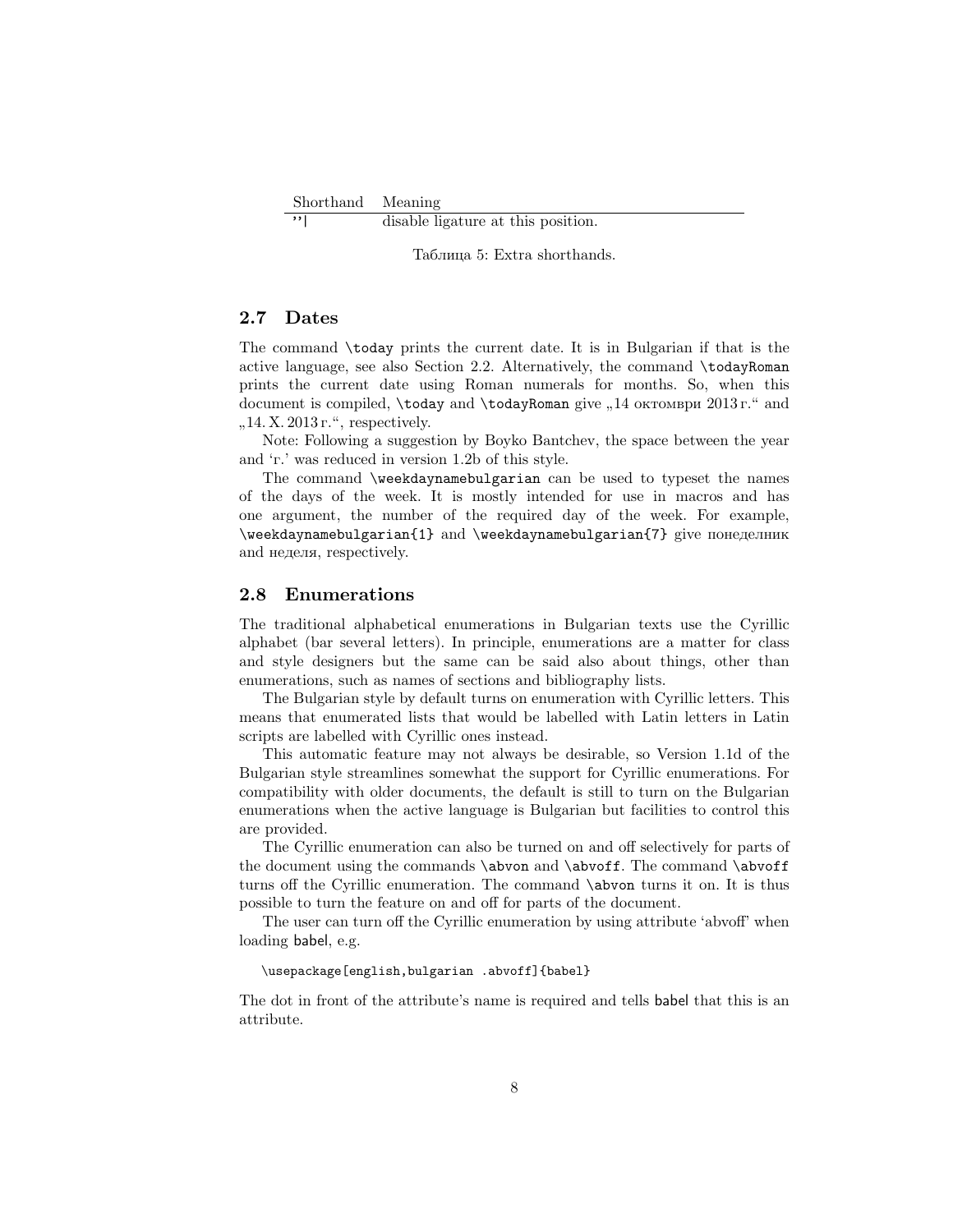#### **2.9 Mathematical functions**

The Bulgarian style provides definitions for some mathematical functions whose names differ from the corresponding English names.

Currently these functions are: \tg, \ctg, \cosec, \arctg, \arcctg, \sh, \ch, \cth.

#### **2.10 Troubleshooting**

The standard font encoding handling for Cyrillic letters in non-Uniceode encodings is based on definitions like \CYRA for the Cyrillic letters. These are not necessary for unicode engines (Luatex, XeTeX) but may still be present in other packages (for example varioref) that handle different languages by storing hard coded strings.

If your document is using a Unicode encoding, most likely UTF-8, and you get errors like "undefined command  $\C{YRA}$ ", then the command  $\cyrxtounicode$  may be used as  $\cdots$ be used as an emergency patch. It is not to be used routinely as its use may hide unrelated bugs. Just put it at the beginning of your document.

### **3 History**

#### **3.1 Changes in version 1.2**

The user visible changes are in the documentation.

The minor version number was changed from 1 to 2 (hence 1.2 rather than 1.1) to accomodate a change in babel 3.9g which removed the command UseStrings and replaced it with a starred version of \StartBabelCommands.

#### **3.2 Changes in version 1.1**

This is the first release after the individual languages were taken out of the core babel system (babel version 3.9f). Some of the most visible changes:

- Support for LuaTeX and XeTeX;
- Documentation rewritten;
- Facilities for turning on and off automatic Bulgarian enumeration;
- Some long standing bugs fixed. In particular, it should no longer be necessary to load amsmath before babel.

For more details on the changes, see the "Change history" index at the end of this document.

#### **3.3 Changes in version 1.0a–1.0g**

Bug fixes and small changes by Johannes Braams.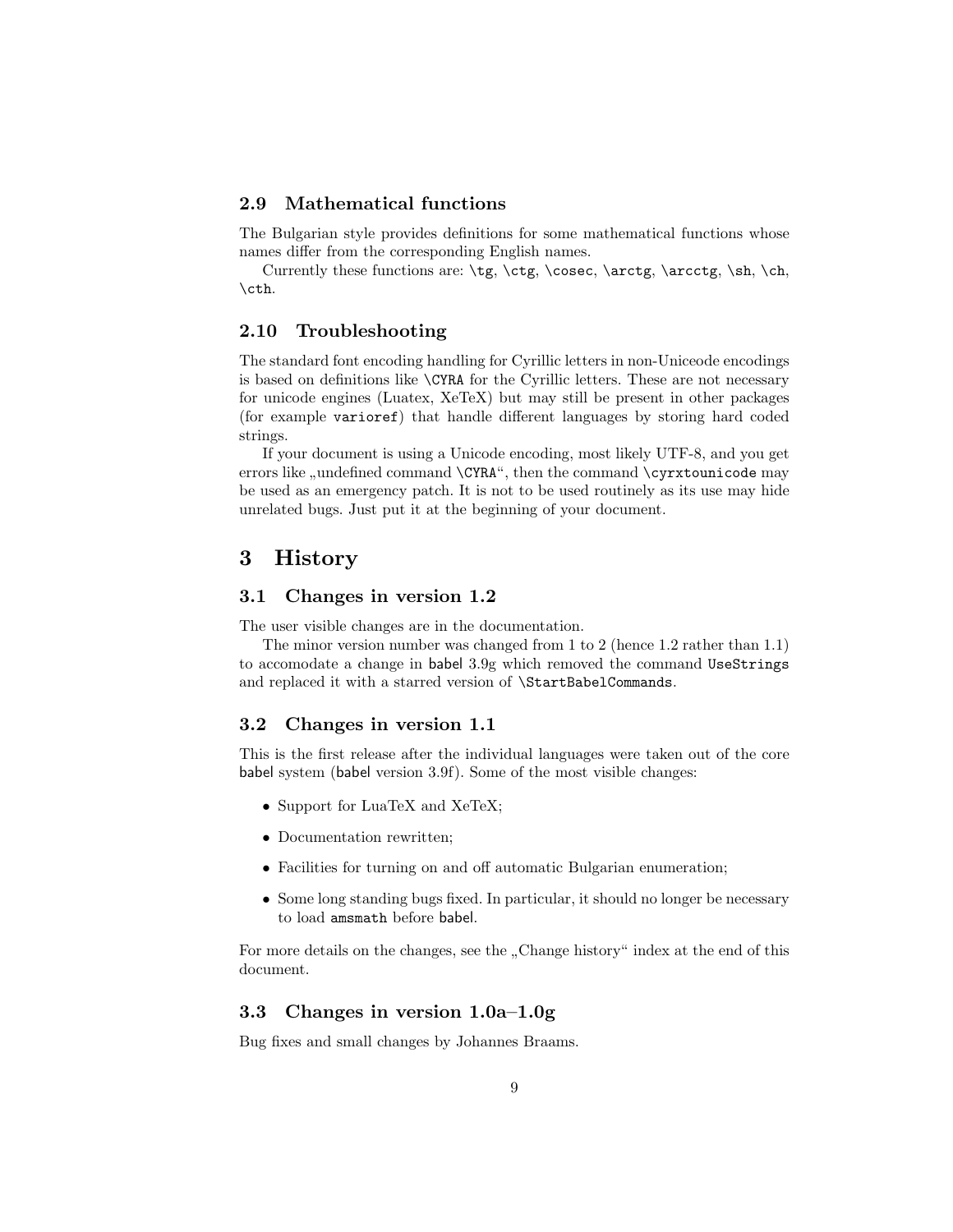#### **3.4 Version 1.0**

Johannes Braams modified (and improved) the original draft to conform to the babel system and incorporated bulgarian.dtx into it.

#### **3.5 Older versions**

The first draft of the Bulgarian style for babel was created by modifying the August-1998 version of russianb.dtx for the Bulgarian language along the lines of the 1994/1996 (non-babel) Bulgarian style (bulgaria.sty) by Georgi N. Boshnakov. It is (reasonably) backward compatible with that style—files prepared for that style should compile successfully (with vastly improved appearance due to usage of standard fonts).

,,

### **4 Implementation**

The macro \LdfInit takes care of preventing that this file is loaded more than once, checking the category code of the @ sign, etc.

```
1 \langle *code \rangle
```
2 \LdfInit{bulgarian}{captionsbulgarian}

When this file is read as an option, i.e., by the **\usepackage** command, bulgarian will be an 'unknown' language, in which case we have to make it known. So we check for the existence of **\l@bulgarian** to see whether we have to do something here.

```
3 \ifx\l@bulgarian\@undefined
4 \@nopatterns{Bulgarian}
5 \adddialect\l@bulgarian0
6 \setminus fi
```
New in version 1.1: detect luatex or xetex. The code is taken from russinab.dtx but the counter is renamed to avoid possible conflicts.

```
7 \newif\if@bul@unicode
8 \ifdefined\luatexversion \@bul@unicodetrue \else
9 \ifdefined\XeTeXrevision \@bul@unicodetrue \fi\fi
```
#### **4.1 Font encodings**

```
\latinencoding We need to know the fond encoding for text that is supposed to be active at
                the end of the babel package. This is effectively assumed to be a Latin encoding
                and the macro \latinencoding, defined by babel, contains the name of the Latin
                encoding.
```
\cyrillicencoding We need also to determine the encoding for Cyrillic text. It is normally loaded by the fontenc package. These days it is usually T2A.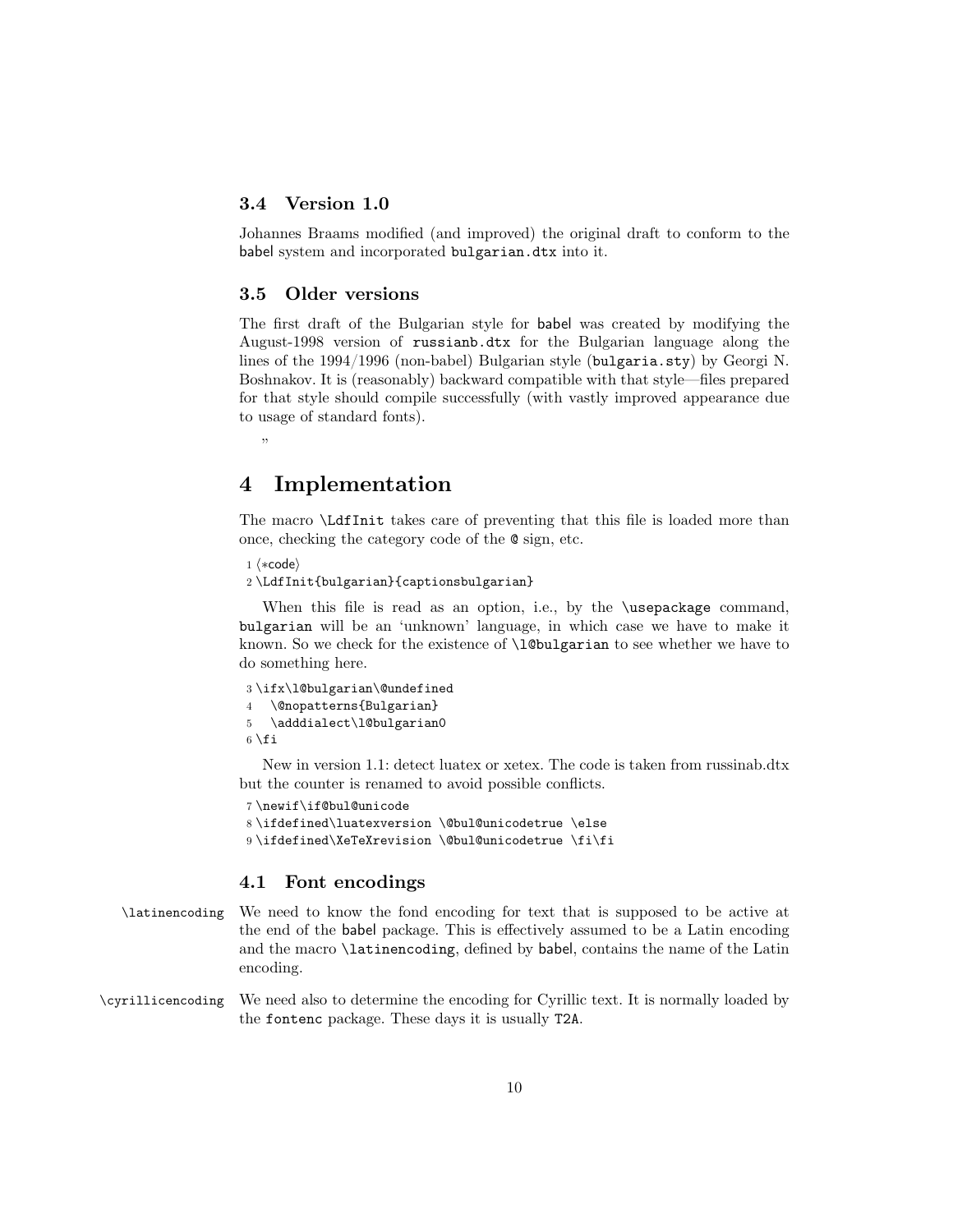We parse the  $\cosh$  value to the encodings known to  $\text{MEX}$  in the order they were loaded. We set the \cyrillicencoding to the *last* loaded encoding in the list of supported Cyrillic encodings:  $OT2$ , LWN, LCY,  $X2<sup>1</sup>$ , T2C, T2B, T2A, if any.

\def\reserved@a#1#2{%

\edef\reserved@b{#1}%

\edef\reserved@c{#2}%

\ifx\reserved@b\reserved@c

\let\cyrillicencoding\reserved@c

```
15 \fi}
```
\def\cdp@elt#1#2#3#4{%

- \reserved@a{#1}{OT2}%
- \reserved@a{#1}{LWN}%
- \reserved@a{#1}{LCY}%
- \reserved@a{#1}{X2}%
- \reserved@a{#1}{T2C}%
- \reserved@a{#1}{T2B}%
- \reserved@a{#1}{T2A}}
- \cdp@list

If \cyrillicencoding is undefined, then the user did not load any of the supported encodings. The code below is new in version 1.1 of this file and considers also the active TEX engine. It was inspired by russianb.dtx. We set a sensible default \cyrillicencoding but still issue a warning to alert the user that a default font encoding is used.

```
25 \ifx\cyrillicencoding\undefined
26 \if@bul@unicode
27 \ifdefined\XeTeXrevision
28 \edef\cyrillicencoding{EU1}
29 \else\ifdefined\luatexversion
30 \edef\cyrillicencoding{EU2}
31 \fi\fi
32 \else
33 \edef\cyrillicencoding{T2A}
34 \fi
35 \PackageWarning{bulgarian.ldf}%
36 {No Cyrillic font encoding has been loaded so far.\MessageBreak
37 A font encoding should be declared before babel.\MessageBreak
38 Default '\cyrillicencoding' encoding will be loaded
39 }%
```
We avoid \usepackage[\cyrillicencoding]{fontenc} because we don't want to force the switch of \encodingdefault.

```
40 \lowercase\expandafter{\expandafter\input\cyrillicencoding enc.def\relax}%
41 \setminus fi
```

```
42 \PackageInfo{babel}
43 {Using '\cyrillicencoding' as a default Cyrillic encoding}%
```
Encoding X2 does not contain Latin letters and users should be very careful to switch the language every time they want to typeset a Latin word inside a Bulgarian phrase or vice versa.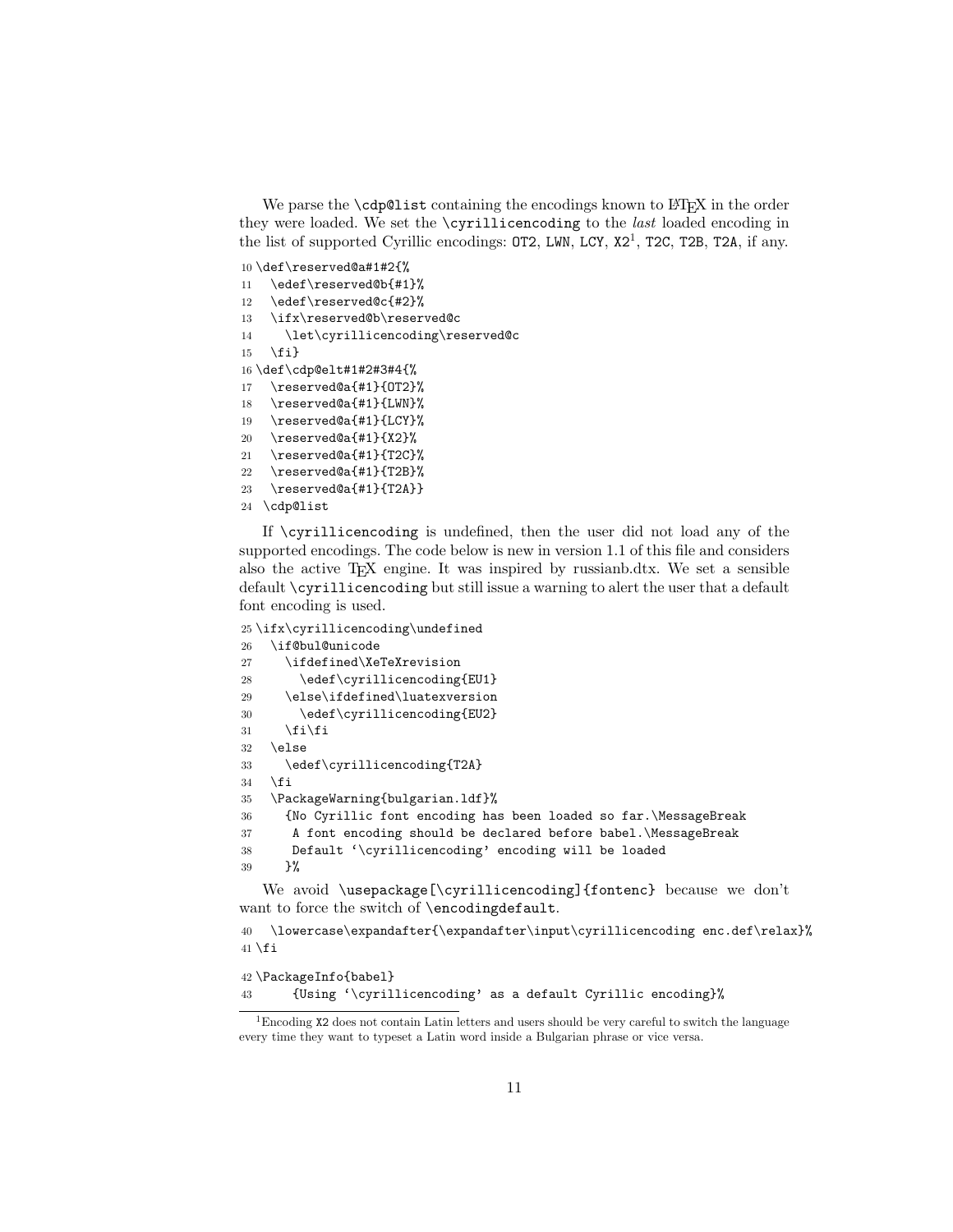TODO: add \English to the extras for Bulgarian. It should not be defined globally as it may be defined at a more appropriate place elsewhere. In any case, the value of these abbreviations is limited as they do not do a complete switch of language.

The following commands are shorthands for switching to Bulgarian and English. They are present here mainly for compatibility with older versions of the Bulgarian style.

\Bulgarian A simple switch to Bulgarian language:

44 \DeclareRobustCommand{\Bulgarian}{%

- 45 \fontencoding\cyrillicencoding\selectfont
- 46 \let\encodingdefault\cyrillicencoding
- 47 \expandafter\set@hyphenmins\bulgarianhyphenmins
- 48 \language\l@bulgarian}

\English A simple switch, similar to the above, but to the English language:

- 49 \DeclareRobustCommand{\English}{%
- 50 \fontencoding\latinencoding\selectfont
- 51 \let\encodingdefault\latinencoding
- 52 \expandafter\set@hyphenmins\englishhyphenmins
- 53 \language\l@english}

55 \let\Bg\Bulgarian

\Bul Finally, a few shorthands for switching the languages. These are mostly remnants \Bg from pre-babel times.

\cyrillictext 54\let\Bul\Bulgarian \cyr

```
\Eng
56 \let\cyrillictext\Bulgarian
\selectenglanguage
                    57 \let\cyr\Bulgarian
```

```
\selectbglanguage
                   58 \let\Eng\English
```
59 \def\selectenglanguage{\selectlanguage{english}}

```
60 \def\selectbglanguage{\selectlanguage{bulgarian}}
```
#### **4.1.1 Adjustments for X2 encoding**

The code in this section is executed only if the font encoding is X2

Since the X2 encoding does not contain Latin letters, we should make some redefinitions of LAT<sub>E</sub>X macros which implicitly produce Latin letters.

61 \expandafter\ifx\csname T@X2\endcsname\relax\else

We put *\latinencoding* in braces to avoid problems with *\@alph* inside minipages (e.g., footnotes inside minipages) where  $\Diamond$  alph is expanded and we get for example '\fontencoding OT1' (\fontencoding is robust).

```
62 \def\@Alph@eng#1{{\fontencoding{\latinencoding}\selectfont \ifcase#1\or
63 A\or B\or C\or D\or E\or F\or G\or H\or I\or J\or K\or L\or M\or
64 N\or O\or P\or Q\or R\or S\or T\or U\or V\or W\or X\or Y\or Z\else
```
65 \@ctrerr\fi}}%

```
66 \def\@alph@eng#1{{\fontencoding{\latinencoding}\selectfont \ifcase#1\or
```

```
67 a\or b\or c\or d\or e\or f\or g\or h\or i\or j\or k\or 1\or m\or
```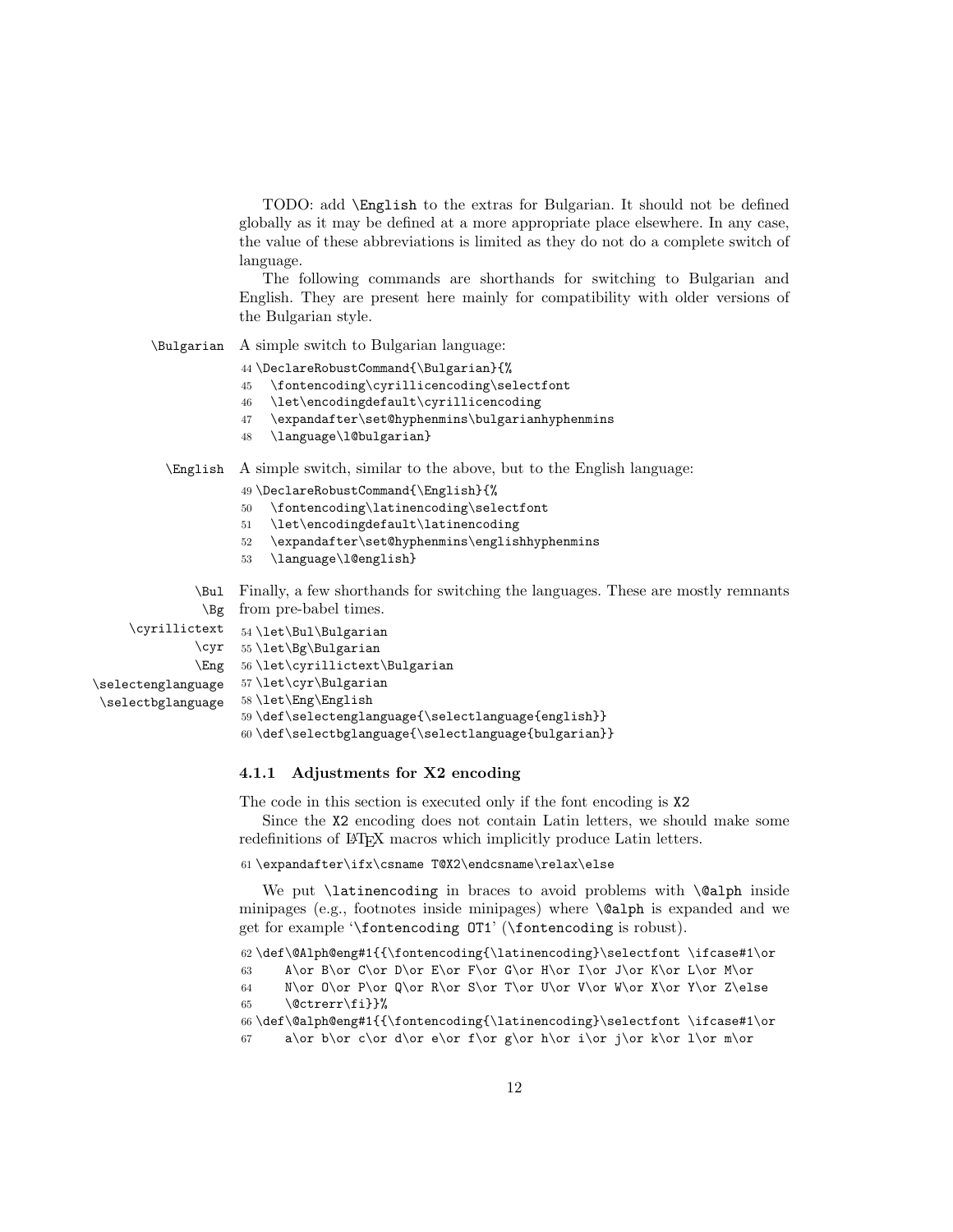- 68 n\or o\or p\or q\or r\or s\or t\or u\or v\or w\or x\or y\or z\else
- 69 \@ctrerr\fi}}%
- 70 \let\@Alph\@Alph@eng
- 71 \let\@alph\@alph@eng

Unfortunately, the commands  $\mathbf{A}$  and  $\mathbf{A}$  are not encoding dependent in LATEX (unlike e.g.,  $\oe$  or  $DH)$ . They are defined as  $\r{A}$  and  $\r{a}$ . This leads to unpredictable results when the font encoding does not contain the Latin letters  $'A'$  and  $'a'$  (like  $X2$ ).

```
72 \DeclareTextSymbolDefault{\AA}{OT1}
73 \DeclareTextSymbolDefault{\aa}{OT1}
74 \DeclareTextCommand{\AA}{OT1}{\r A}
75 \DeclareTextCommand{\aa}{OT1}{\r a}
76 \fi
```
#### **4.2 Input encoding**

For LAT<sub>EX</sub>, pdfLAT<sub>EX</sub>, and compatibility mode of LuaLAT<sub>EX</sub>, the user should use the inputenc package (before loading babel) to specify the encoding of the input file<sup>2</sup>. For the Unicode engines this is not necessary, as they require Unicode based encoding.

We issue a warning if the input encoding has not been specified but do not consider this an error.

```
77 \@ifpackageloaded{inputenc}{%
78 \if@bul@unicode
79 \PackageWarning{bulgarian.ldf}{inputenc should not be used with LuaTeX or XeTeX}
80 \overline{f}81 }{%
82 %\def\reserved@a{LWN}%
83 %\ifx\reserved@a\cyrillicencoding\else
84 \def\reserved@a{OT2}%
85 \ifx\reserved@a\cyrillicencoding\else
86 \def\reserved@a{EU1}%
87 \ifx\reserved@a\cyrillicencoding\else
88 \def\reserved@a{EU2}%
89 \ifx\reserved@a\cyrillicencoding\else
90 \PackageWarning{bulgarian.ldf}%
91 {No input encoding specified for Bulgarian language}
92 \{f_i\}_{f \in \mathbb{Z}}93 \sqrt{k}i
94 }
```
<sup>&</sup>lt;sup>2</sup>After the changes in version 1.1b of bulgarian.dtx, if the font and input encoding are T2A and cp1251, respectively, the document might be processed correctly even without the inputenc package. Even so, it is better to be explicit about the input encoding.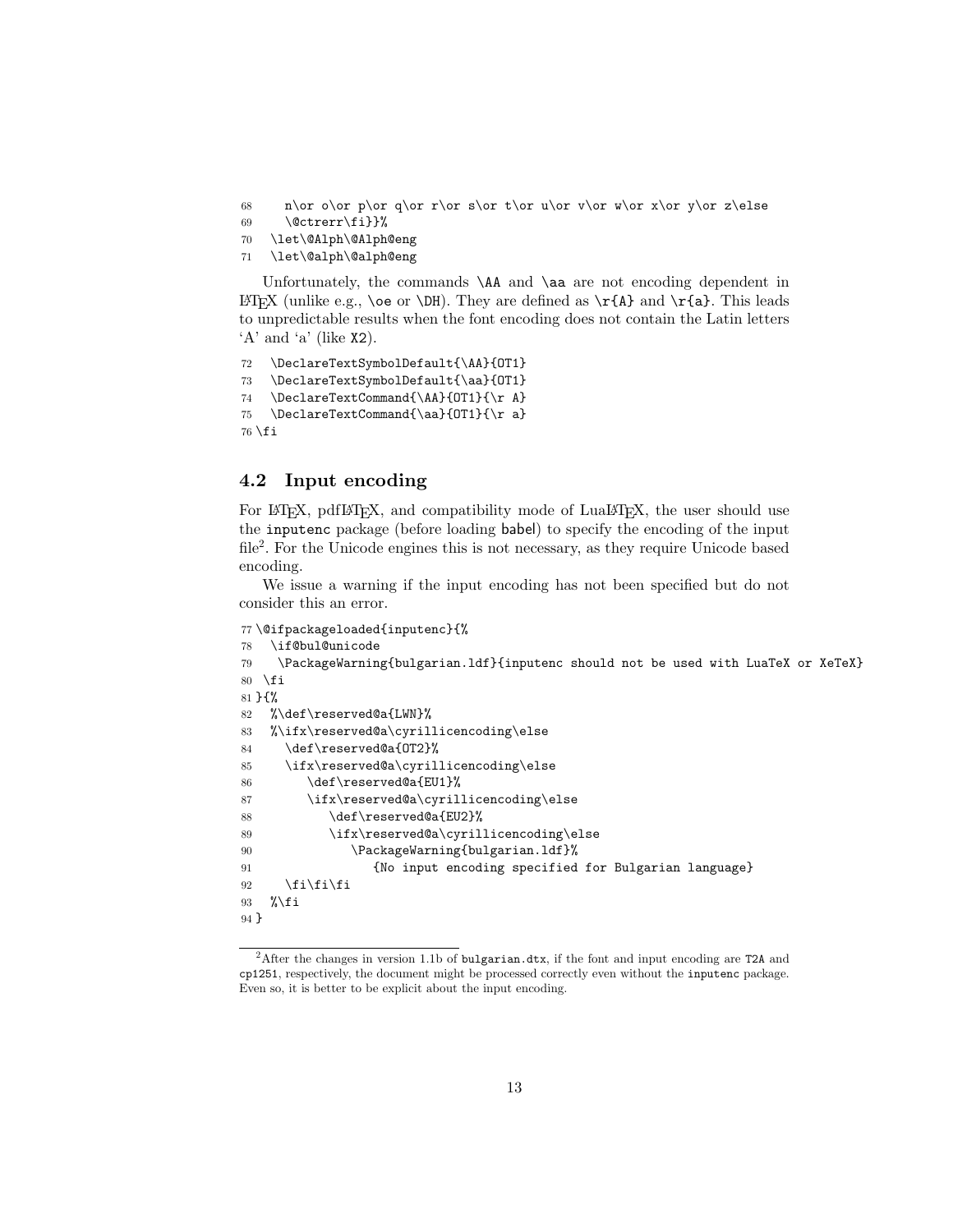#### \cyrillictext **4.3 Switching between Cyrillic and Latin encodings**

\latintext

\lat The command \cyrillictext will switch from Latin font encoding to the Cyrillic font encoding, the command \latintext switches back. We add the shorthand \lat for \latintext. This assumes that the 'normal' font encoding is a Latin one. These commands are *declarations*, for shorter peaces of text the commands \textlatin and \textcyrillic can be used.

\latintext is defined in the core of babel, while \cyrillictext is defined above.

95 \let\lat\latintext

\textcyrillic \textlatin These commands take an argument which is then typeset using the requested font encoding. \textlatin is defined in the core of babel. (It is defined there with \DeclareRobustCommand instead.)

96 \DeclareTextFontCommand{\textcyrillic}{\cyrillictext}

#### **4.4 Captions for Bulgarian**

If \bbl@version is undefined we use the old approach (using \addto commands).

97 \ifx\bbl@version\@undefined

98 \PackageInfo{bulgarian.ldf}{Executing the pre 3.9 branch for captions}

#### **4.4.1 Captions for pre3.9 babel**

\captionsbulgarian The macro \captionsbulgarian defines all strings used in the four standard document classes provided with  $\text{BTr}X$ . The two commands  $\c{yr}$  and  $\l{lat}$  activate Cyrillic, resp. Latin, encoding.

```
99 \addto\captionsbulgarian{%
100 \def\prefacename{%
101 {\cyr\CYRP\cyrr\cyre\cyrd\cyrg\cyro\cyrv\cyro\cyrr}}%
102 \def\refname{%
103 {\cyr\CYRL\cyri\cyrt\cyre\cyrr\cyra\cyrt\cyru\cyrr\cyra}}%
104 \def\abstractname{%
105 {\cyr\CYRA\cyrb\cyrs\cyrt\cyrr\cyra\cyrk\cyrt}}%
106 \def\bibname{%
107 {\cyr\CYRB\cyri\cyrb\cyrl\cyri\cyro\cyrg\cyrr\cyra\cyrf\cyri\cyrya}}%
108 \def\chaptername{%
109 {\cyr\CYRG\cyrl\cyra\cyrv\cyra}}%
110 \def\appendixname{%
111 {\cyr\CYRP\cyrr\cyri\cyrl\cyro\cyrzh\cyre\cyrn\cyri\cyre}}%
112 \def\contentsname{%
113 {\cyr\CYRS\cyrhrdsn\cyrd\cyrhrdsn\cyrr\cyrzh\cyra\cyrn\cyri\cyre}}%
114 \def\listfigurename{%
115 {\cyr\CYRS\cyrp\cyri\cyrs\cyrhrdsn\cyrk\ \cyrn\cyra\
116 \cyrf\cyri\cyrg\cyru\cyrr\cyri\cyrt\cyre}}%
117 \def\listtablename{%
118 {\cyr\CYRS\cyrp\cyri\cyrs\cyrhrdsn\cyrk\ \cyrn\cyra\
```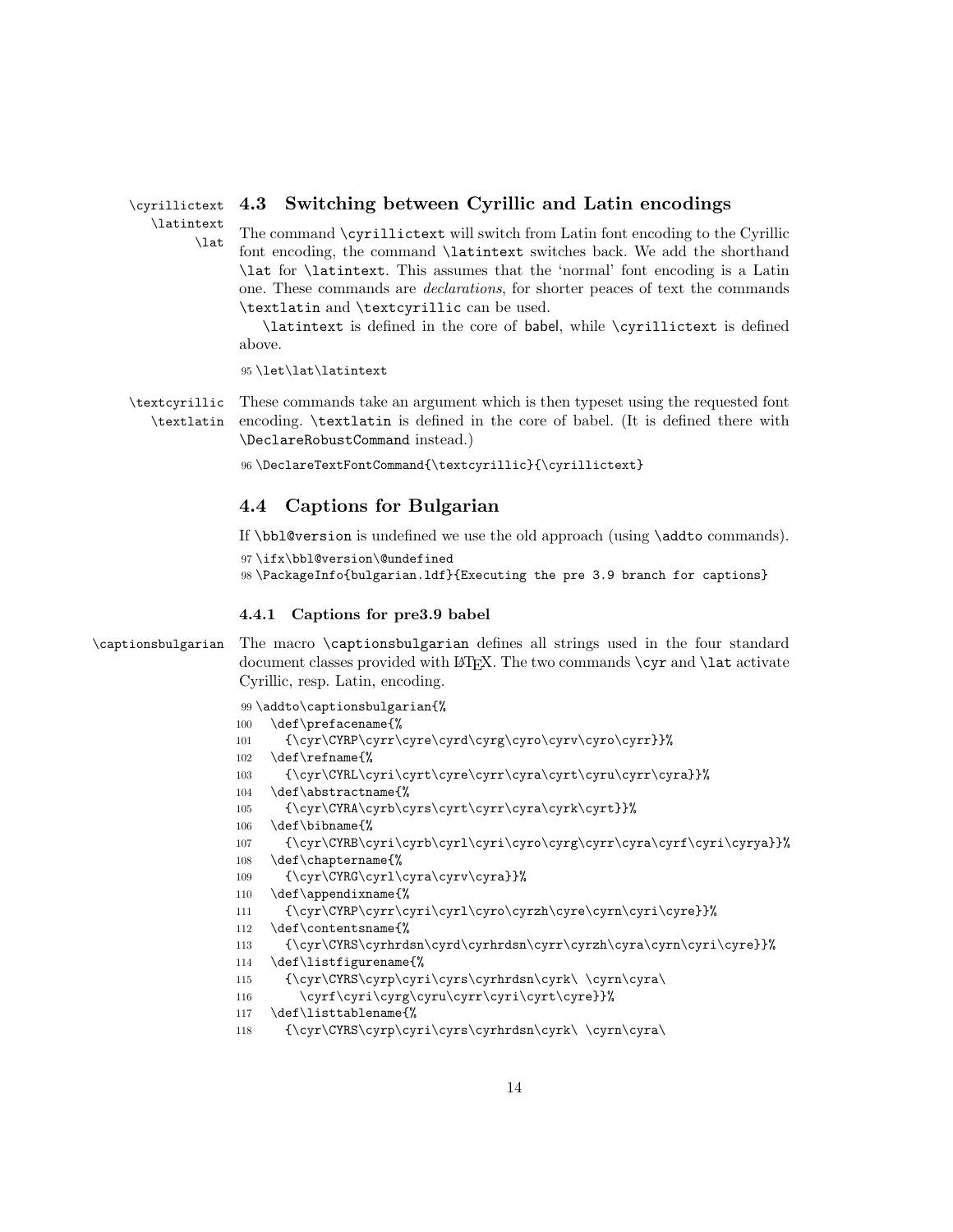```
119 \cyrt\cyra\cyrb\cyrl\cyri\cyrc\cyri\cyrt\cyre}}%
120 \def\indexname{%
121 {\cyr\CYRA\cyrz\cyrb\cyru\cyrch\cyre\cyrn\
122 \cyru\cyrk\cyra\cyrz\cyra\cyrt\cyre\cyr1}}%
123 \def\authorname{%
124 {\cyr\CYRI\cyrm\cyre\cyrn\cyre\cyrn\
125 \cyru\cyrk\cyra\cyrz\cyra\cyrt\cyre\cyrl}}%
126 \def\figurename{%
127 {\cyr\CYRF\cyri\cyrg\cyru\cyrr\cyra}}%
128 \def\tablename{%
129 {\cyr\CYRT\cyra\cyrb\cyrl\cyri\cyrc\cyra}}%
130 \def\partname{%
131 {\cyr\CYRCH\cyra\cyrs\cyrt}}%
132 \def\enclname{%
133 {\cyr\CYRP\cyrr\cyri\cyrl\cyro\cyrzh\cyre\cyrn\cyri\cyrya}}%
134 \def\ccname{%
135 {\cyr\cyrk\cyro\cyrp\cyri\cyrya}}%
136 \def\headtoname{%
137 {\cyr\CYRZ\cyra}}%
138 \def\pagename{%
139 {\cyr\CYRS\cyrt\cyrr.}}%
140 \def\seename{%
141 {\cyr\cyrv\cyrzh.}}%
142 \def\alsoname{%
143 {\cyr\cyrv\cyrzh.\ \cyrs\cyrhrdsn\cyrshch\cyro\ \cyri}}%
144 \def\proofname{%
145 {\cyr\CYRD\cyro\cyrk\cyra\cyrz\cyra\cyrt\cyre\cyrl\cyrs\cyrt\cyrv\cyro}}%
146 \def\glossaryname{%
147 {\cyr\CYRP\cyrr\cyri\cyrt\cyru\cyrr\cyrk\cyra}}% Glossary: Притурка, Гло-
  сар?
```

```
148 }%
```
#### **4.4.2 Captions for babel 3.9 or later**

```
149 \else
150 \PackageInfo{bulgarian.ldf}{Executing the post 3.9 branch for captions}
151 \StartBabelCommands*{bulgarian}{captions}[unicode, fontenc=EU1 EU2, charset=utf8]
152 \SetString\prefacename{Предговор}
153 \SetString\refname{Литература}
154 \SetString\abstractname{Абстракт}
155 \SetString\bibname{Библиография}
156 \SetString\chaptername{Глава}
157 \SetString\appendixname{Приложение} % todo: Апендикс ?
158 \SetString\contentsname{Съдържание}
159 \SetString\listfigurename{Списък на фигурите}
160 \SetString\listtablename{Списък на таблиците}
161 \SetString\indexname{Азбучен указател}
162 \SetString\authorname{Именен указател}
```

```
163 \SetString\figurename{Фигура}
```

```
164 \SetString\tablename{Таблица}
```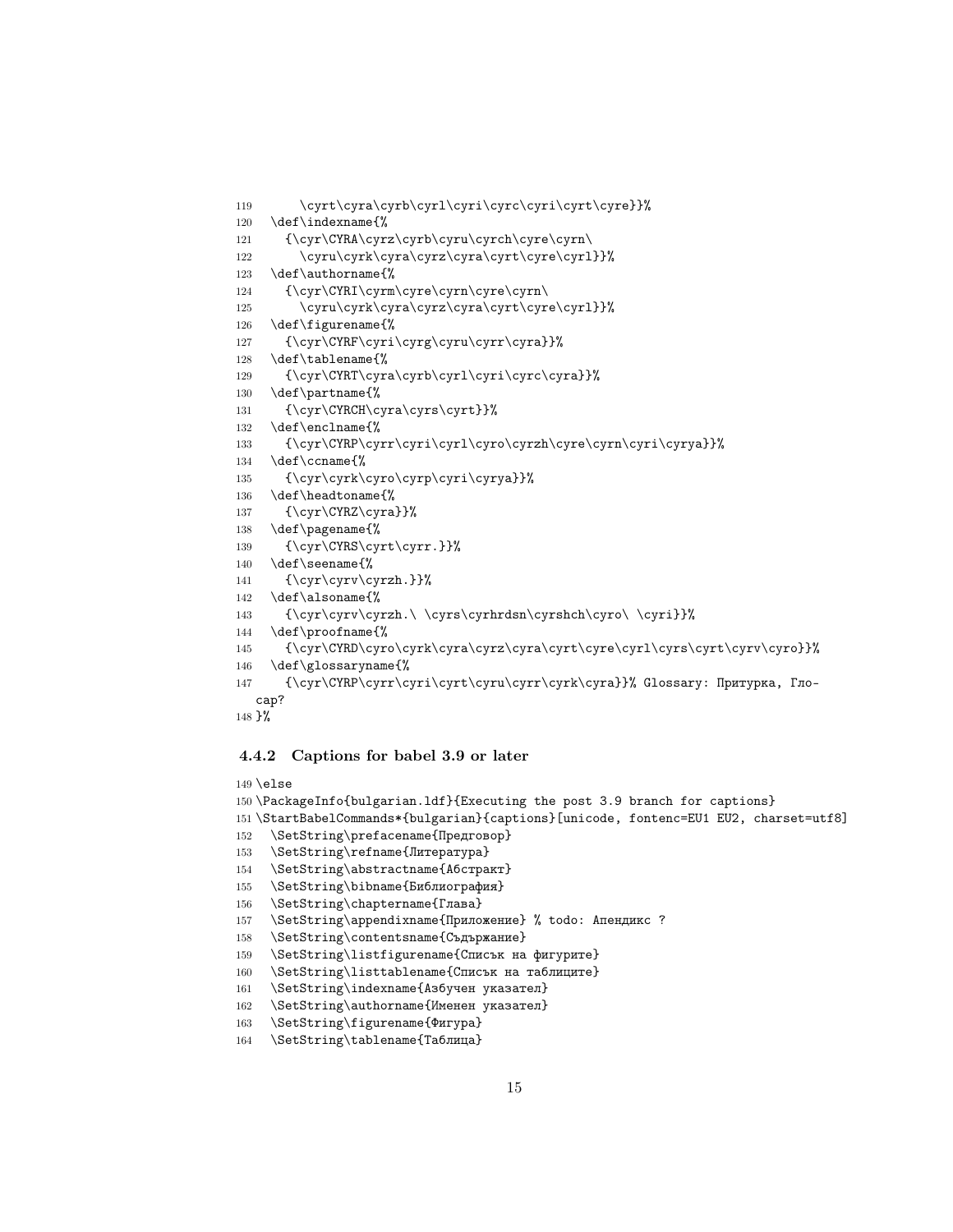```
165 \SetString\partname{Част}
166 \SetString\enclname{Приложения}
167 \SetString\ccname{копия}
168 \SetString\headtoname{3a}
169 \SetString\pagename{Crp.} % todo: shouldn't this be all lowercase?
170 \SetString\seename{вж.}
171 \SetString\alsoname{вж. също и}
172 \SetString\proofname{Доказателство}
173 \SetString\glossaryname{Притурка}
174
175 \StartBabelCommands*{bulgarian}{captions}
176 \SetString\prefacename{%
177 {\cyr\CYRP\cyrr\cyre\cyrd\cyrg\cyro\cyrv\cyro\cyrr}}%
178 \SetString\refname{%
179 {\cyr\CYRL\cyri\cyrt\cyre\cyrr\cyra\cyrt\cyru\cyrr\cyra}}%
180 \SetString\abstractname{%
181 {\cyr\CYRA\cyrb\cyrs\cyrt\cyrr\cyra\cyrk\cyrt}}%
182 \SetString\bibname{%
183 {\cyr\CYRB\cyri\cyrb\cyrl\cyri\cyro\cyrg\cyrr\cyra\cyrf\cyri\cyrya}}%
184 \SetString\chaptername{%
185 {\cyr\CYRG\cyrl\cyra\cyrv\cyra}}%
186 \SetString\appendixname{%
187 {\cyr\CYRP\cyrr\cyri\cyrl\cyro\cyrzh\cyre\cyrn\cyri\cyre}}%
188 \SetString\contentsname{%
189 {\cyr\CYRS\cyrhrdsn\cyrd\cyrhrdsn\cyrr\cyrzh\cyra\cyrn\cyri\cyre}}%
190 \SetString\listfigurename{%
191 {\cyr\CYRS\cyrp\cyri\cyrs\cyrhrdsn\cyrk\ \cyrn\cyra\
192 \cyrf\cyri\cyrg\cyru\cyrr\cyri\cyrt\cyre}}%
193 \SetString\listtablename{%
194 {\cyr\CYRS\cyrp\cyri\cyrs\cyrhrdsn\cyrk\ \cyrn\cyra\
195 \cyrt\cyra\cyrb\cyrl\cyri\cyrc\cyri\cyrt\cyre}}%
196 \SetString\indexname{%
197 {\cyr\CYRA\cyrz\cyrb\cyru\cyrch\cyre\cyrn\
198 \cyru\cyrk\cyra\cyrz\cyra\cyrt\cyre\cyrl}}%
199 \SetString\authorname{%
200 {\cyr\CYRI\cyrm\cyre\cyrn\cyre\cyrn\
201 \cyru\cyrk\cyra\cyrz\cyra\cyrt\cyre\cyrl}}%
202 \SetString\figurename{%
203 {\cyr\CYRF\cyri\cyrg\cyru\cyrr\cyra}}%
204 \SetString\tablename{%
205 {\cyr\CYRT\cyra\cyrb\cyrl\cyri\cyrc\cyra}}%
206 \SetString\partname{%
207 {\cyr\CYRCH\cyra\cyrs\cyrt}}%
208 \SetString\enclname{%
209 \qquad \qquad \quad \  \  \{ \cyr\CYRP\cyrri\cyr1\cyro\cyrzh\cyre\cyrn\cyri\cyrya} \}''210 \SetString\ccname{%
211 {\cyr\cyrk\cyro\cyrp\cyri\cyrya}}%
212 \SetString\headtoname{%
213 \{\cyr\CTRZ\cyra\}\%214 \SetString\pagename{%
```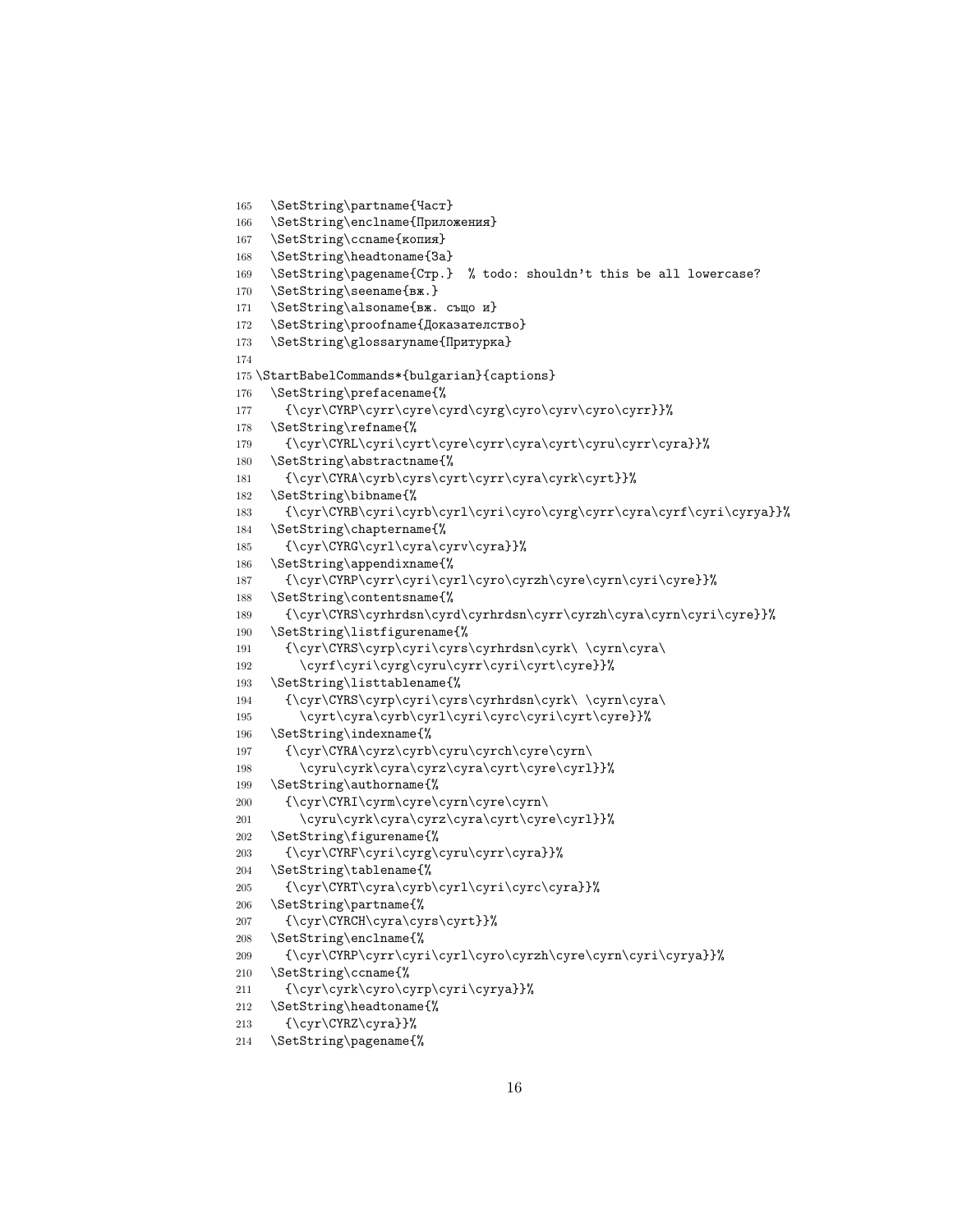{\cyr\CYRS\cyrt\cyrr.}}% \SetString\seename{% 217 {\cyr\cyrv\cyrzh.}}% \SetString\alsoname{% {\cyr\cyrv\cyrzh.\ \cyrs\cyrhrdsn\cyrshch\cyro\ \cyri}}% \SetString\proofname{% {\cyr\CYRD\cyro\cyrk\cyra\cyrz\cyra\cyrt\cyre\cyrl\cyrs\cyrt\cyrv\cyro}}% \SetString\glossaryname{% {\cyr\CYRP\cyrr\cyri\cyrt\cyru\cyrr\cyrk\cyra}}% Glossary: Притурка, Глосар? \EndBabelCommands  $225$  \fi

#### **4.5 Dates in Bulgarian**

The month is often written with Roman numbers in Bulgarian dates. Below we define a version of \today in this format but here we define a couple of potentially useful general commands.

\month@Roman \Romannumeral \Romannumeral converts its argument to a capitalized Roman numeral. \month@Roman gives the current month using capital Roman numerals.

```
226 \def\month@Roman{\expandafter\@Roman\month}%
227 \def\Romannumeral#1{\uppercase\expandafter{\romannumeral #1}}
228 %%% 2013-10-02 comment this out (it is repeated below):
229 %%% \def\todayRoman{\number\day.\Romannumeral{\month}.\number\year\,\cyrg.}
```
Define the dates of the switch from Julian to Gregorian calendar in Bulgaria.

| \lastJulianDatebulgarian |                                                                                |
|--------------------------|--------------------------------------------------------------------------------|
|                          | $\frac{GregorianDatebulgarian}{30\def\lastJulianDatebulgarian{19160331}}$      |
|                          | \weekdaynamebulgarian 231\def\firstGregorianDatebulgarian{19160414}            |
|                          | 232 \def\weekdaynamebulgarian#1{\csname weekday\romannumeral#1 name\endcsname} |

#### **4.5.1 Dates for pre3.9 babel**

We use the new mechanism provided by **babel** v3.9 but for backward compatibility, at least until version v3.9 of babel becomes ubiquitous we keep old code. The macro \bbl@version is undefined in babel versions prior to 3.9, so we use it.

If \bbl@version is undefined we use the old approach

```
233 \ifx\bbl@version\@undefined
```

```
234 \PackageInfo{bulgarian.ldf}{Executing the pre 3.9 branch for dates}
```
\datebulgarian The macro \datebulgarian redefines the command \today to produce Bulgarian dates. It also provides the command \todayRoman which produces the date with the month in capital roman numerals, a popular format for dates in Bulgarian.

```
235 \def\datebulgarian{%
```

```
236 \def\month@bulgarian{\ifcase\month\or
```
- 237 \cyrya\cyrn\cyru\cyra\cyrr\cyri\or
- 238 \cyrf\cyre\cyrv\cyrr\cyru\cyra\cyrr\cyri\or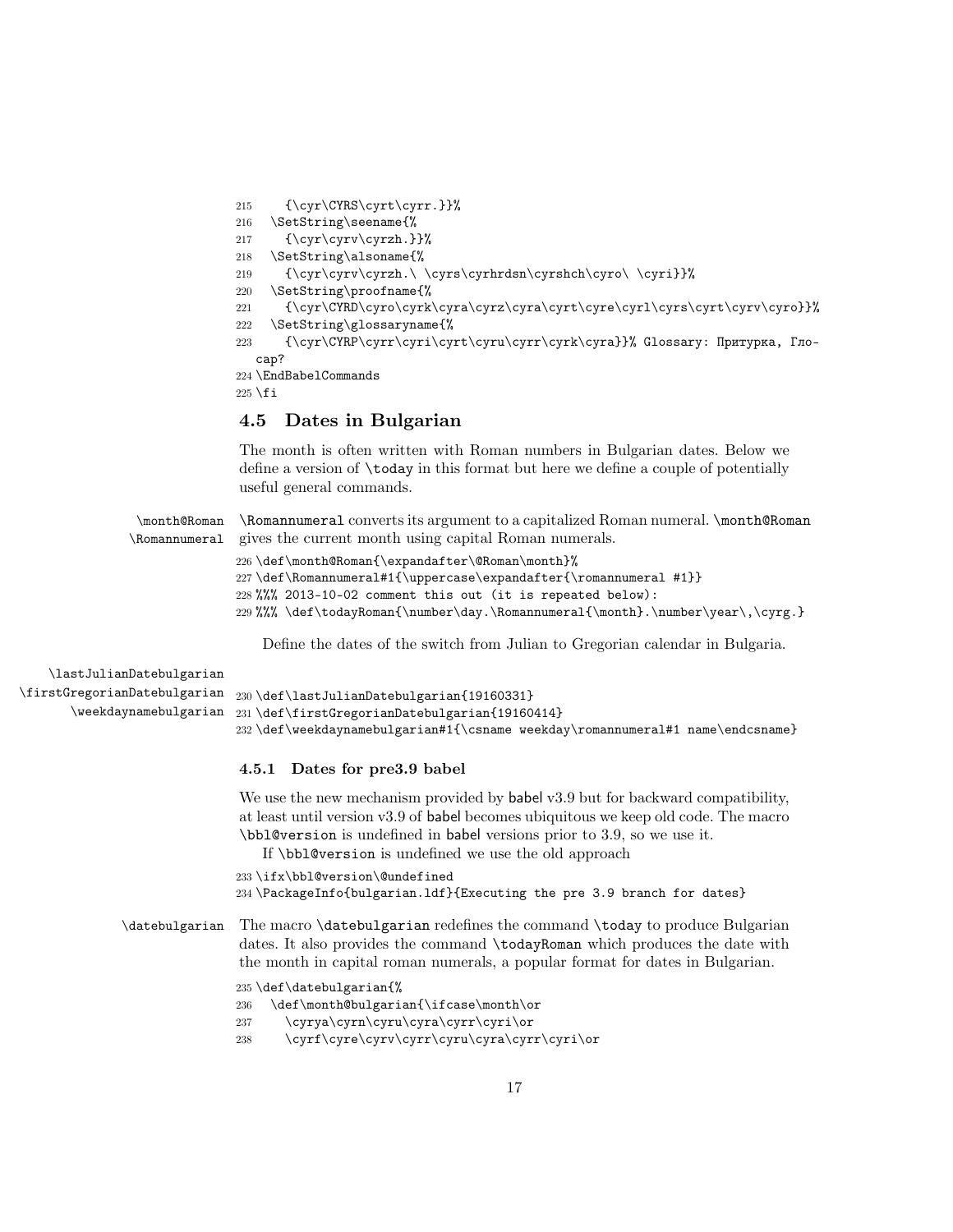```
239 \cyrm\cyra\cyrr\cyrt\or
240 \cyra\cyrp\cyrr\cyri\cyrl\or
241 \cyrm\cyra\cyrishrt\or
242 \cyryu\cyrn\cyri\or
243 \cyryu\cyrl\cyri\or
244 \cyra\cyrv\cyrg\cyru\cyrs\cyrt\or
245 \cyrs\cyre\cyrp\cyrt\cyre\cyrm\cyrv\cyrr\cyri\or
246 \cyro\cyrk\cyrt\cyro\cyrm\cyrv\cyrr\cyri\or
247 \cyrn\cyro\cyre\cyrm\cyrv\cyrr\cyri\or
248 \cyrd\cyre\cyrk\cyre\cyrm\cyrv\cyrr\cyri\fi}%
249 \def\abbgyear{\cyrg.}
250
251 \def\today{\number\day~\month@bulgarian\ \number\year\,\abbgyear}%
252 \def\todayRoman{\number\day.\,\month@Roman.\,\number\year\,\abbgyear}%
253 }%
```
#### **4.5.2 Dates for babel 3.9 or later**

```
254 \text{ }else
255 \PackageInfo{bulgarian.ldf}{Executing the post 3.9 branch for dates}
256 \StartBabelCommands*{bulgarian}{date}[unicode, fontenc=EU1 EU2, charset=utf8]
257 \SetStringLoop{month#1name}{%
258 януари, февруари, март, април, май, юни, \%259 юли,август,септември,октомври,ноември,декември}
260
261 \SetStringLoop{weekday#1name}{%
262 понеделник,вторник,сряда,четвъртък,петък,събота,неделя}
263
264 \SetString\abbgyear{г.}
```
The following \if clause is a patch. \if@bul@unicode ensures that the following will not be executed Unicode engines are in use. It should not be anyway but \SetStringLoop seems to expand its argument prematurely and \cyrya etc. are not defined for Unicode engines.

```
265 \StartBabelCommands*{bulgarian}{date}
266 %%% %(princ (to-cyrx-string bulmonths))
267 \if@bul@unicode
268 \else
269 \SetStringLoop{month#1name}{%
270 \cyrya\cyrn\cyru\cyra\cyrr\cyri,\cyrf\cyre\cyrv\cyrr\cyru\cyra\cyrr\cyri,%
271 \cyrm\cyra\cyrr\cyrt,\cyra\cyrp\cyrr\cyri\cyrl,\cyrm\cyra\cyrishrt,%
272 \cyryu\cyrn\cyri,\cyryu\cyrl\cyri,\cyra\cyrv\cyrg\cyru\cyrs\cyrt,%
273 \cyrs\cyre\cyrp\cyrt\cyre\cyrm\cyrv\cyrr\cyri,%
274 \cyro\cyrk\cyrt\cyro\cyrm\cyrv\cyrr\cyri,%
275 \cyrn\cyro\cyre\cyrm\cyrv\cyrr\cyri,\cyrd\cyre\cyrk\cyre\cyrm\cyrv\cyrr\cyri}%
276 %%% %(princ (to-cyrx-string "понеделник,вторник,сряда,четвъртък,петък,събота,неделя"))
277 \SetStringLoop{weekday#1name}{%
278 \cyrp\cyro\cyrn\cyre\cyrd\cyre\cyrl\cyrn\cyri\cyrk,%
279 \cyrv\cyrt\cyro\cyrr\cyrn\cyri\cyrk,\cyrs\cyrr\cyrya\cyrd\cyra,%
280 \cyrch\cyre\cyrt\cyrv\cyrhrdsn\cyrr\cyrt\cyrhrdsn\cyrk,%
```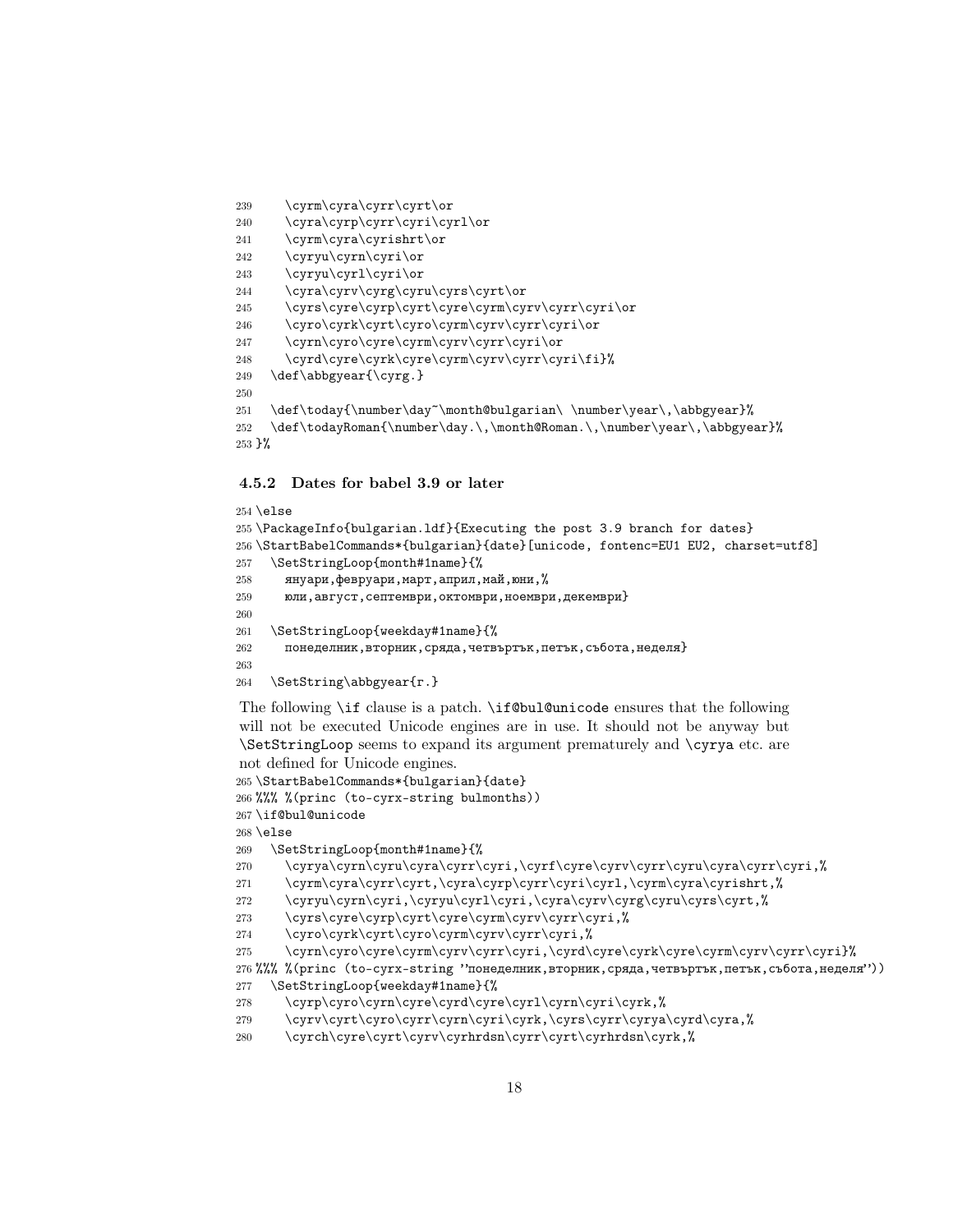```
281 \cyrp\cyre\cyrt\cyrhrdsn\cyrk,\cyrs\cyrhrdsn\cyrb\cyro\cyrt\cyra,%
282 \cyrn\cyre\cyrd\cyre\cyrl\cyrya}%
283 \fi
284
285 \SetString\abbgyear{\cyrg.}
286
287 \SetString\today{\number\day~%
288 \csname month\romannumeral\month name\endcsname\space
289 \number\year\,\abbgyear}
290
291 \SetString\todayRoman{\number\day.\,\month@Roman.\,\number\year\,\abbgyear}
292 \EndBabelCommands
293 \fi
```
#### **4.6 Extras for Bulgarian**

\extrasbulgarian The macro \extrasbulgarian will perform all the extra definitions needed for the Bulgarian language. The macro \noextrasbulgarian is used to cancel the actions of \extrasbulgarian.

> The first action we define is to switch on the selected Cyrillic encoding whenever we enter 'bulgarian'.

```
294 \addto\extrasbulgarian{\cyrillictext}
```
When the encoding definition file was processed by LAT<sub>E</sub>X the current font encoding is stored in \latinencoding. We switch back to \latinencoding whenever the Bulgarian language is no longer 'active'.

```
295 \addto\noextrasbulgarian{\latintext}
```
For Bulgarian, the " character is made active. The user part of the documentation gives an overview of the available shorthands, see Table 1.

```
296 \initiate@active@char{"}
```
We specify that the Bulgarian group of shorthands should be used.

```
297 \addto\extrasbulgarian{\languageshorthands{bulgarian}}
```
These characters are 'turned on' once, later their definition may vary.

```
298 \addto\extrasbulgarian{%
```
- 299 \bbl@activate{"}}
- 300 \addto\noextrasbulgarian{%
- 301 \bbl@deactivate{"}}

To be able to define the function of "", we first define a couple of 'support' macros.

 $\text{d}q$  We save the original double quote character in  $\text{d}q$  to keep it available, the math accent  $\vee$  can now be typed as "".

```
302 \begingroup \catcode'\"12
303 \def\reserved@a{\endgroup
304 \def\@SS{\mathchar"7019}
```
305 \def\dq{"}}

```
306 \reserved@a
```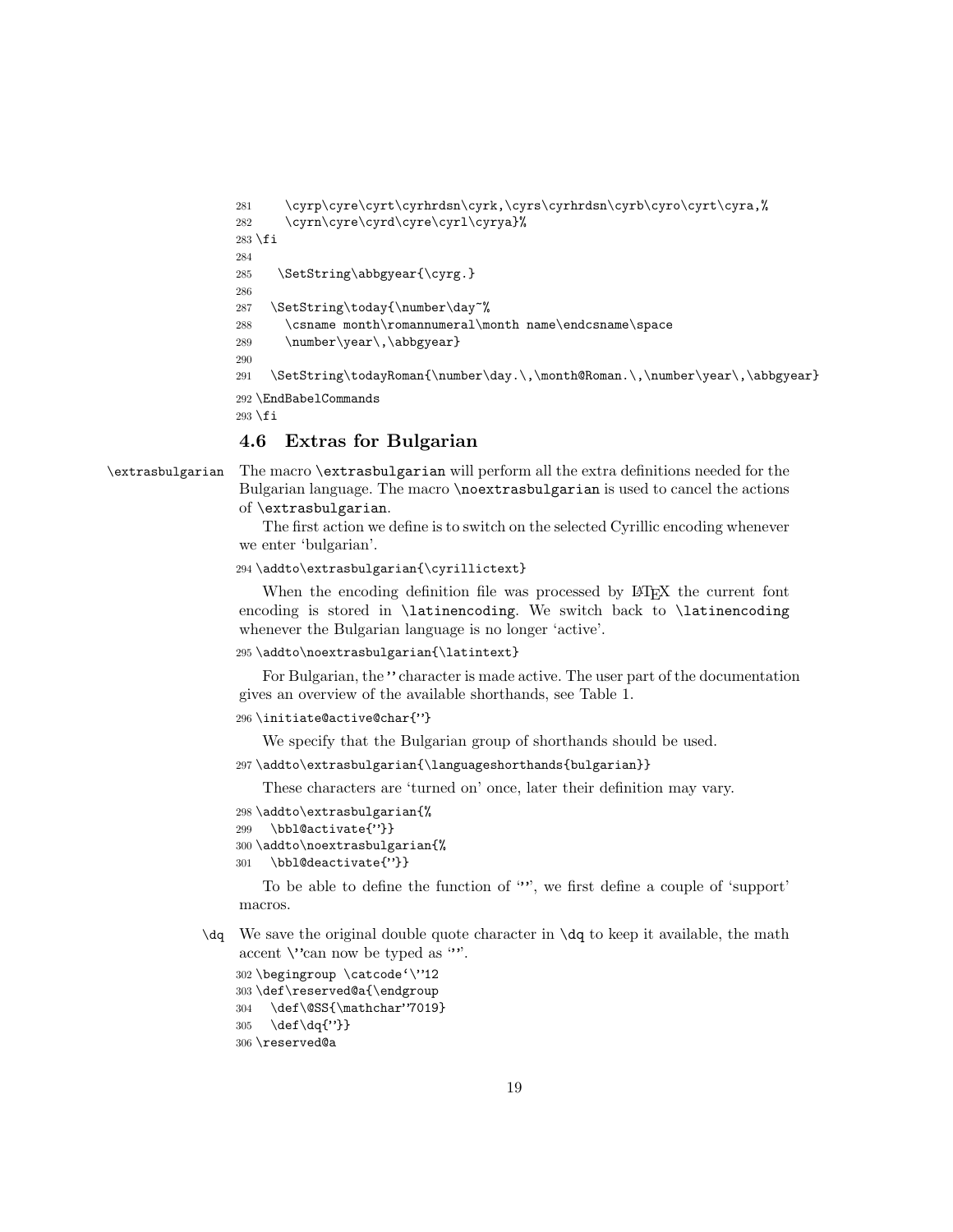Now we can define the doublequote macros: german and french quotes. We use definitions of these quotes made in babel.sty. The french quotes are contained in the T2\* encodings.

307\declare@shorthand{bulgarian}{"'}{\glqq} \declare@shorthand{bulgarian}{"'}{\grqq} \declare@shorthand{bulgarian}{"<}{\flqq} \declare@shorthand{bulgarian}{">}{\frqq}

Some additional commands:

```
311 \declare@shorthand{bulgarian}{""}{\hskip\z@skip}
312 \declare@shorthand{bulgarian}{"~}{\textormath{\leavevmode\hbox{-}}{-}}
313 \declare@shorthand{bulgarian}{"=}{\nobreak-\hskip\z@skip}
314 \declare@shorthand{bulgarian}{"|}{% |
315 \textormath{\nobreak\discretionary{-}{}{\kern.03em}%
316 \allowhyphens}{}}
```
The next two macros for "- and "--- are somewhat different. We must check whether the second token is a hyphen character:

317 \declare@shorthand{bulgarian}{"-}{%

If the next token is '-', we typeset an emdash, otherwise a hyphen sign:

```
318 \def\bulgarian@sh@tmp{%
```

```
319 \if\bulgarian@sh@next-\expandafter\bulgarian@sh@emdash
```

```
320 \else\expandafter\bulgarian@sh@hyphen\fi
```
 $321$   $\frac{1}{6}$ 

TEX looks for the next token after the first '-': the meaning of this token is written to \bulgarian@sh@next and \bulgarian@sh@tmp is called.

```
322 \futurelet\bulgarian@sh@next\bulgarian@sh@tmp}
```
Here are the definitions of hyphen and emdash. First the hyphen:

323 \def\bulgarian@sh@hyphen{\nobreak\-\bbl@allowhyphens}

For the emdash definition, there are the two parameters: we must 'eat' two last hyphen signs of our emdash …:

324 \def\bulgarian@sh@emdash#1#2{\cdash-#1#2}

\cdash … these two parameters are useful for another macro: \cdash:

```
325 \ifx\cdash\undefined % should be defined earlier
```

```
326 \def\cdash#1#2#3{\def\tempx@{#3}%
```

```
327 \def\tempa@{-}\def\tempb@{~}\def\tempc@{*}%
```
328 \ifx\tempx@\tempa@\@Acdash\else

```
329 \ifx\tempx@\tempb@\@Bcdash\else
```

```
330 \ifx\tempx@\tempc@\@Ccdash\else
```

```
331 \errmessage{Wrong usage of cdash}\fi\fi\fi}
```
second parameter (or third for \cdash) shows what kind of emdash to create in next step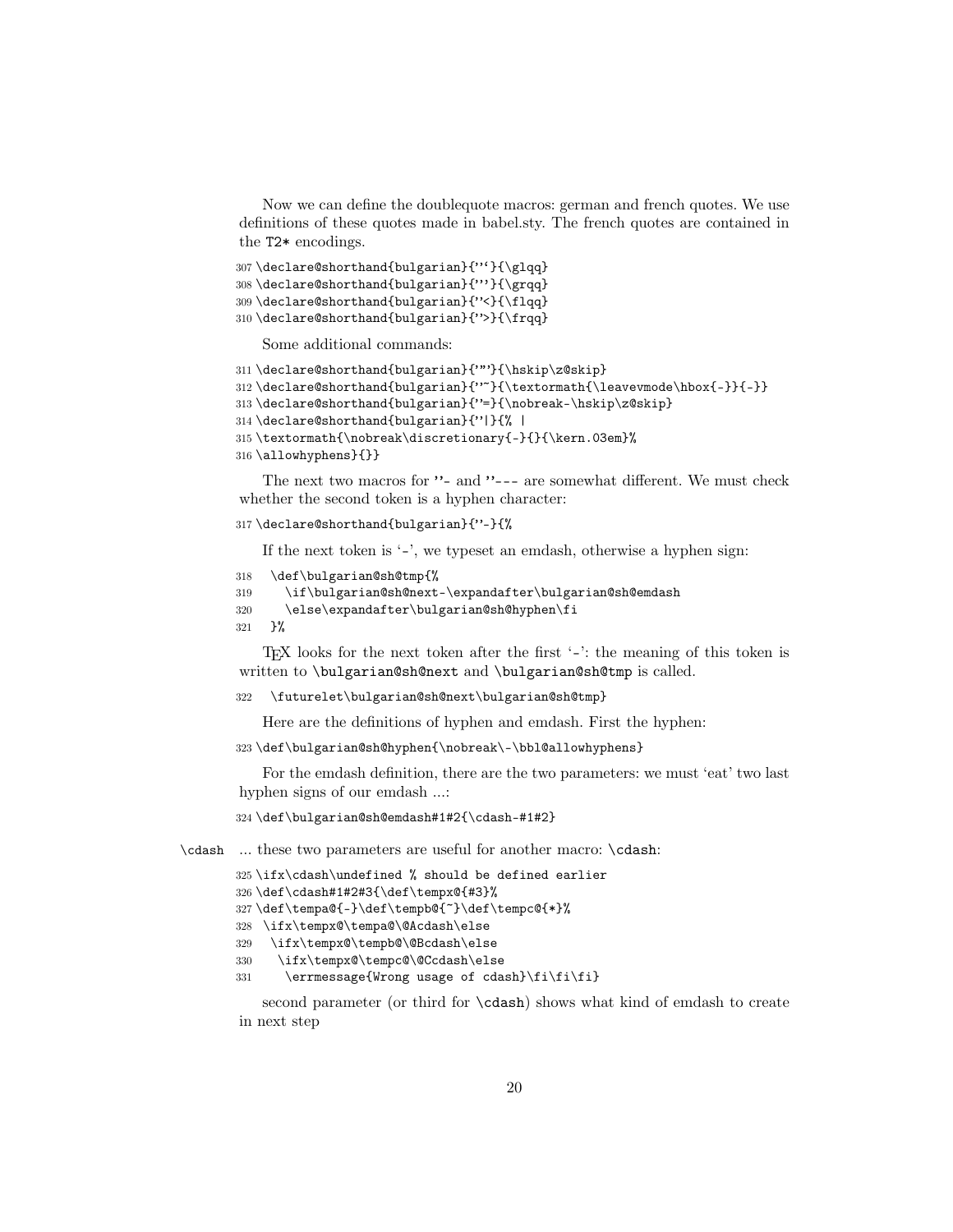"--- ordinary (plain) Cyrillic emdash inside text: an unbreakable thinspace will be inserted before only in case of a *space* before the dash (it is necessary for dashes after display maths formulae: there could be lists, enumerations etc. started with "—where  $a$  is  $\ldots$ " i.e., the dash starts a line). (Firstly there were planned rather soft rules for user:he may put a space before the dash or not. But it is difficult to place this thinspace automatically, i.e., by checking modes because after display formulae T<sub>E</sub>X uses horizontal mode. Maybe there is a misunderstanding? Maybe there is another way?) After a dash a breakable thinspace is always placed;

```
332 \def\@Acdash{\ifdim\lastskip>\z@\unskip\nobreak\hskip.2em\fi
333 \cyrdash\hskip.2em\ignorespaces}%
```
"--~ emdash in compound names or surnames (like Mendeleev–Klapeiron); this dash has no space characters around; after the dash some space is added by \exhyphenpenalty.

```
334 \def\@Bcdash{\leavevmode\ifdim\lastskip>\z@\unskip\fi
```
- 335 \nobreak\cyrdash\penalty\exhyphenpenalty\hskip\z@skip\ignorespaces}%
- "--\* for denoting direct speech (a space like \enskip must follow the emdash);

```
336 \def\@Ccdash{\leavevmode
337 \nobreak\cyrdash\nobreak\hskip.35em\ignorespaces}%
338 %\fi
```
\cyrdash Finally the macro for "body" of the Cyrillic emdash. The \cyrdash macro will be defined in case this macro hasn't been defined in a fontenc file. For T2\*fonts, cyrdash will be placed in the code of the English emdash thus it uses ligature ---.

```
339 % Is there an IF necessary?
340 \ifx\cyrdash\undefined
341 \def\cyrdash{\hbox to.8em{--\hss--}}
342 \fi
```
Here a really new macro—to place thinspace between initials. This macro used instead of  $\setminus$ , allows hyphenation in the following surname.

```
343 \declare@shorthand{bulgarian}{",}{\nobreak\hskip.2em\ignorespaces}
```
The Bulgarian hyphenation patterns can be used with **\lefthyphenmin**<sup>3</sup> and \righthyphenmin set to 2.

```
344 \providehyphenmins{\CurrentOption}{\tw@\tw@}
345 \fi
```
Bulgarian typesetting requires frenchspacing. So, we add commands to \extrasbulgarian and \noextrasbulgarian to turn it on and off, respectively.

```
346 \addto\extrasbulgarian{\bbl@frenchspacing}
347 \addto\noextrasbulgarian{\bbl@nonfrenchspacing}
```
 $3$ Actually, it seems that the "official" definition allows even one character for  $1$ efthyphen but I have not investigated this completely.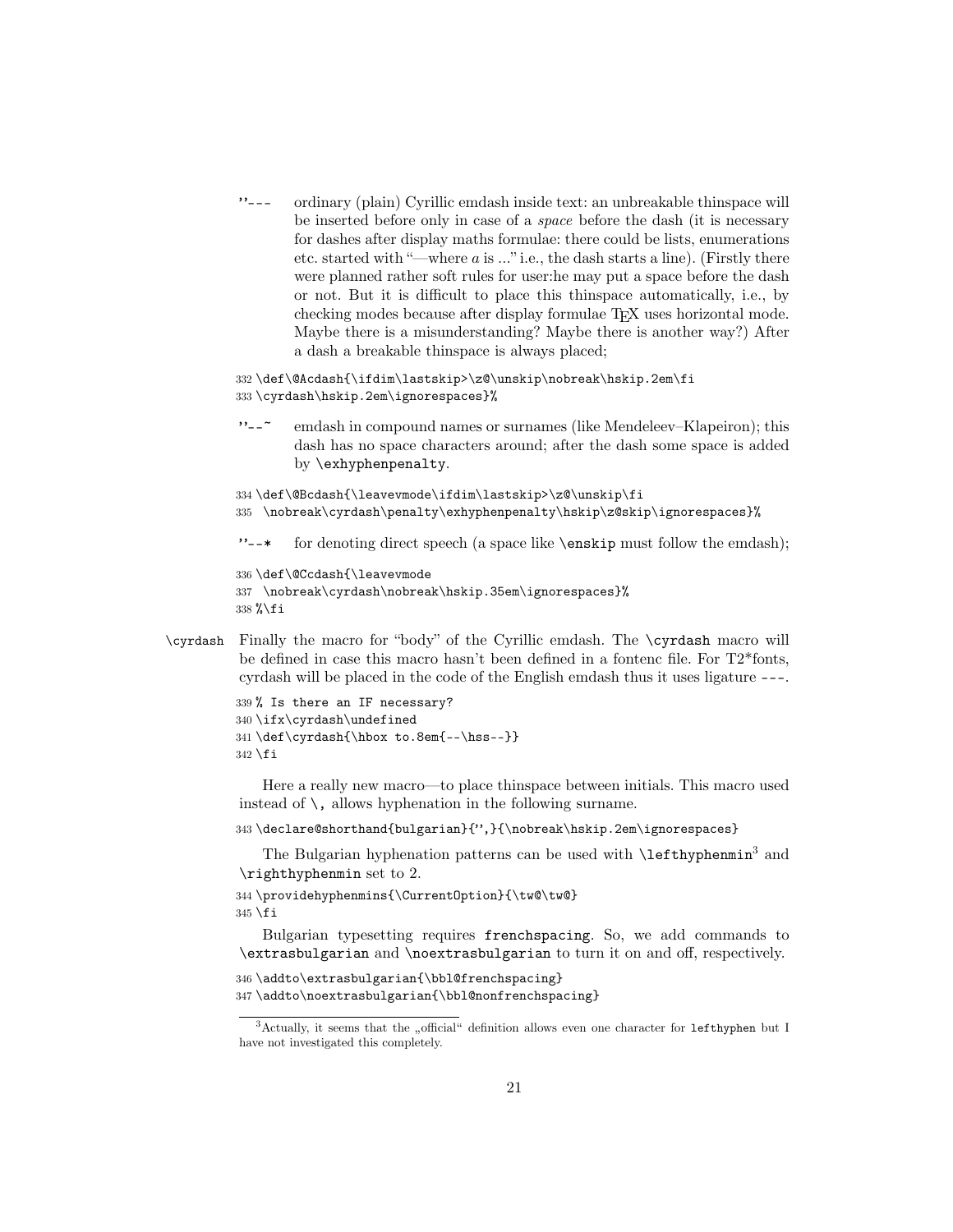#### **4.7 Enumerations for Bulgarian**

```
\@Alph@bul We begin by defining \@Alph@bul which works like \@Alph, but produces
            (uppercase) Cyrillic letters intead of Latin ones. The letters й, ъ and ы (ISHRT,
            HRDSN and SFTSN) are skipped, as usual for this kind of enumeration. Note that
             these macros do not switch encodings (and never did)<sup>4</sup>.
```

```
348 \if@bul@unicode
349 \def\@Alph@bul#1{\ifcase#1\or
350 А\or Б\or В\or Г\or Д\or Е\or Ж\or
351 3\or M\or K\or J\or M\or H\or O\or
352 \Pi\or P\or C\or T\or Y\or \Phi\or X\or353 Ц\or Ч\or Ш\or Щ\or Ю\or Я\else
354 \@ctrerr\fi}
355 \else
356 \def\@Alph@bul#1{\ifcase#1\or
357 \CYRA\or \CYRB\or \CYRV\or \CYRG\or \CYRD\or \CYRE\or \CYRZH\or
358 \CYRZ\or \CYRI\or \CYRK\or \CYRL\or \CYRM\or \CYRN\or \CYRO\or
359 \CYRP\or \CYRR\or \CYRS\or \CYRT\or \CYRU\or \CYRF\or \CYRH\or
360 \CYRC\or \CYRCH\or \CYRSH\or \CYRSHCH\or \CYRYU\or \CYRYA\else
361 \@ctrerr\fi}
362 \fi
```
\@alph@bul The macro \@alph@bul is similar to \@Alph@bul but produces lowercase Bulgarian letters.

```
363 \if@bul@unicode
364 \def\@alph@bul#1{\ifcase#1\or
365 a\or 6\or B\or r\or A\or e\or x\or366 з\or и\or к\or л\or м\or н\or о\or
367 – п\or p\or c\or r\or y\or \or x\or368 \text{u\or u\or u\or y\or s\or x\else\@ctrerr\fi1}369 \else
370 \def\@alph@bul#1{\ifcase#1\or
371 \cyra\or \cyrb\or \cyrv\or \cyrg\or \cyrd\or \cyre\or \cyrzh\or
372 \cyrz\or \cyri\or \cyrk\or \cyrl\or \cyrm\or \cyrn\or \cyro\or
373 \cyrp\or \cyrr\or \cyrs\or \cyrt\or \cyru\or \cyrf\or \cyrh\or
374 \cyrc\or \cyrch\or \cyrsh\or \cyrshch\or \cyryu\or \cyrya\else
375 \@ctrerr\fi}
376 \fi
```
\@Alph@eng \@alph@eng We no longer define English **\@Alph@eng** and **\@alph@eng** from scratch. We copy the definitions active at the time this file is loaded.

> 377 \let\@Alph@eng\@Alph 378 \let\@alph@eng\@alph

<sup>4</sup>Earlier in this file, there are definitions of @Alph@eng and @alph@eng in the code for handling the obsolete cyrillic encoding X2. They contain encoding commands. This is necessary for X2 since it does not contain Latin letters. These precautions hardly had any effect before the changes for versions 1.1, since the old code below was effectively overwriting them. The changes to Alph and alph are now honoured as a side effect of the changes.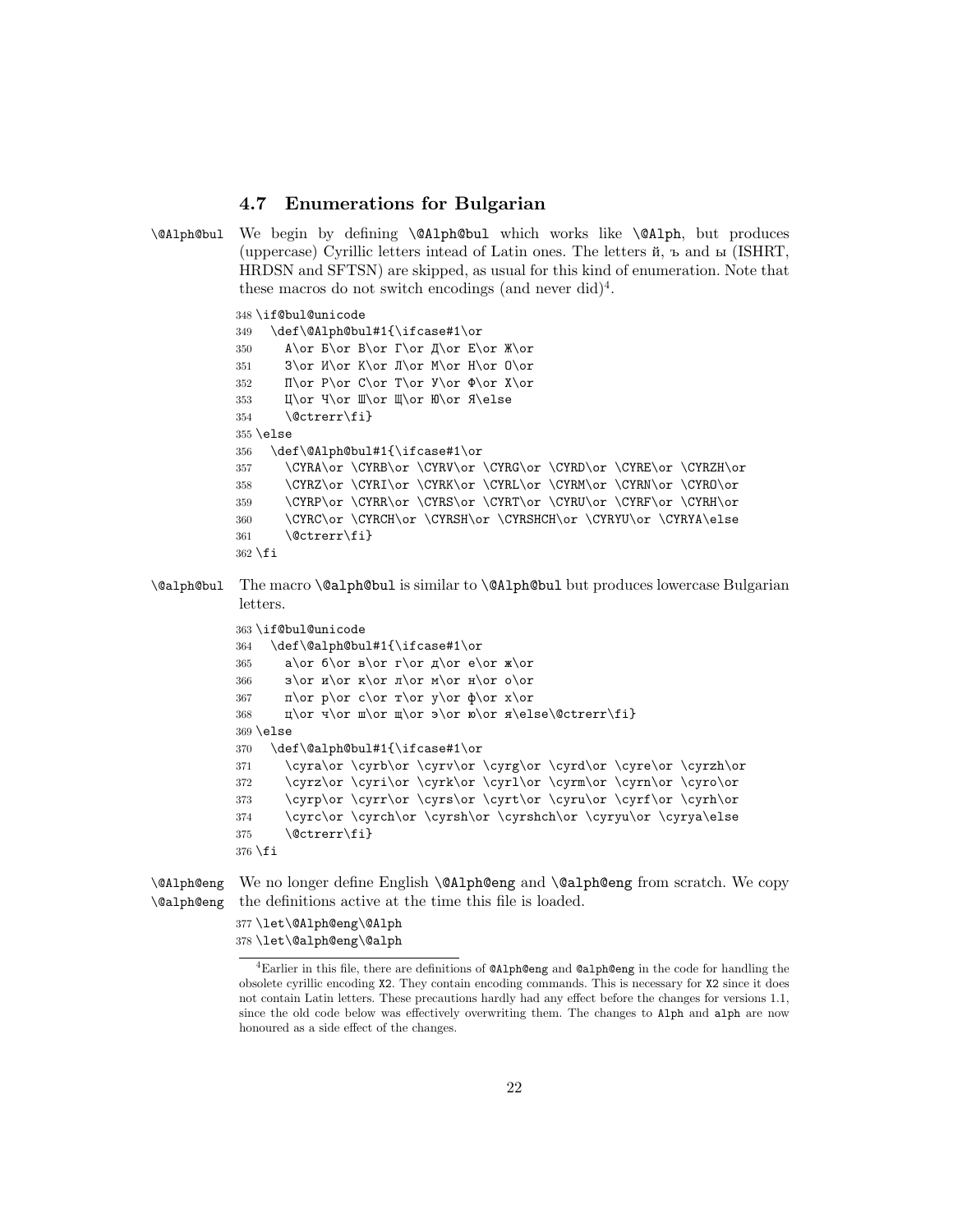For version 1.1d we store the original definitions in the following macros. TODO: there is redundancy but need to check before removing stuff.

```
379 \let\@Alph@saved\@Alph
```
380 \let\@alph@saved\@alph

The old code for defining \@Alph@eng and \@alph@eng is commented out.

```
381 %%\def\@Alph@eng#1{%
382 %% \ifcase#1\or
383 %% A\or B\or C\or D\or E\or F\or G\or H\or I\or J\or K\or L\or M\or
384 %% N\or O\or P\or Q\or R\or S\or T\or U\or V\or W\or X\or Y\or Z\else
385 %% \@ctrerr\fi
386 %% }
387 %%\def\@alph@eng#1{%
388 %% \ifcase#1\or
389 %% a\or b\or c\or d\or e\or f\or g\or h\or i\or j\or k\or l\or m\or
390 %% n\or o\or p\or q\or r\or s\or t\or u\or v\or w\or x\or y\or z\else
391 %% \@ctrerr\fi
392 %% }
393 %%
```
We define commands for manually switching to and from English based enumeration. Note that this definition for \enumBul is really suitable for switching back after using \enumEng, since \enumBul does not specify encoding and therefore would give an error if called when the active encoding does not know cyrillic (but see the similar code for X2 which does take care of the encoding).

```
394 \def\enumBul{\let\@Alph\@Alph@bul \let\@alph\@alph@bul}
395 \def\enumEng{\let\@Alph\@Alph@eng \let\@alph\@alph@eng}
396 \def\enumLat{\let\@Alph\@Alph@eng \let\@alph\@alph@eng}
```
\abvon Commands are provided for manual switching on and off of the enumeration with \abvoff Cyrillic letters: \abvon turns it on, while \abvoff turns it off.

```
397 \def\abvon{\let\@Alph@saved\@Alph \let\@alph@saved\@alph \enumBul}
398 \def\abvoff{\let\@Alph\@Alph@saved \let\@alph\@alph@saved}
```
By default the Bulgarian enumeration scheme is turned on when switching to Bulgarian. todo: Could avoid adding to noextrasbulgarian by using babel@save in the first command. TODO: there should be a better way to do this but I do not know of a portable way to check if the user has supplied the attribute 'abvoff'. (Attributes are processed by babel after it is loaded.)

```
399 \def\autoabvon{\abvon}
400 \def\autoabvoff{\abvoff}
401 \addto\extrasbulgarian{\autoabvon}
402 \addto\noextrasbulgarian{\autoabvoff}
```
The user can stop babel from turning on the Cyrillic enumeration style by using attribute 'abvoff' when loading babel.

```
403 \bbl@declare@ttribute{bulgarian}{abvoff}{%
404 \PackageInfo{babel}{Turned off automatic Cyrillic enumeration in
405 Bulgarian}%
```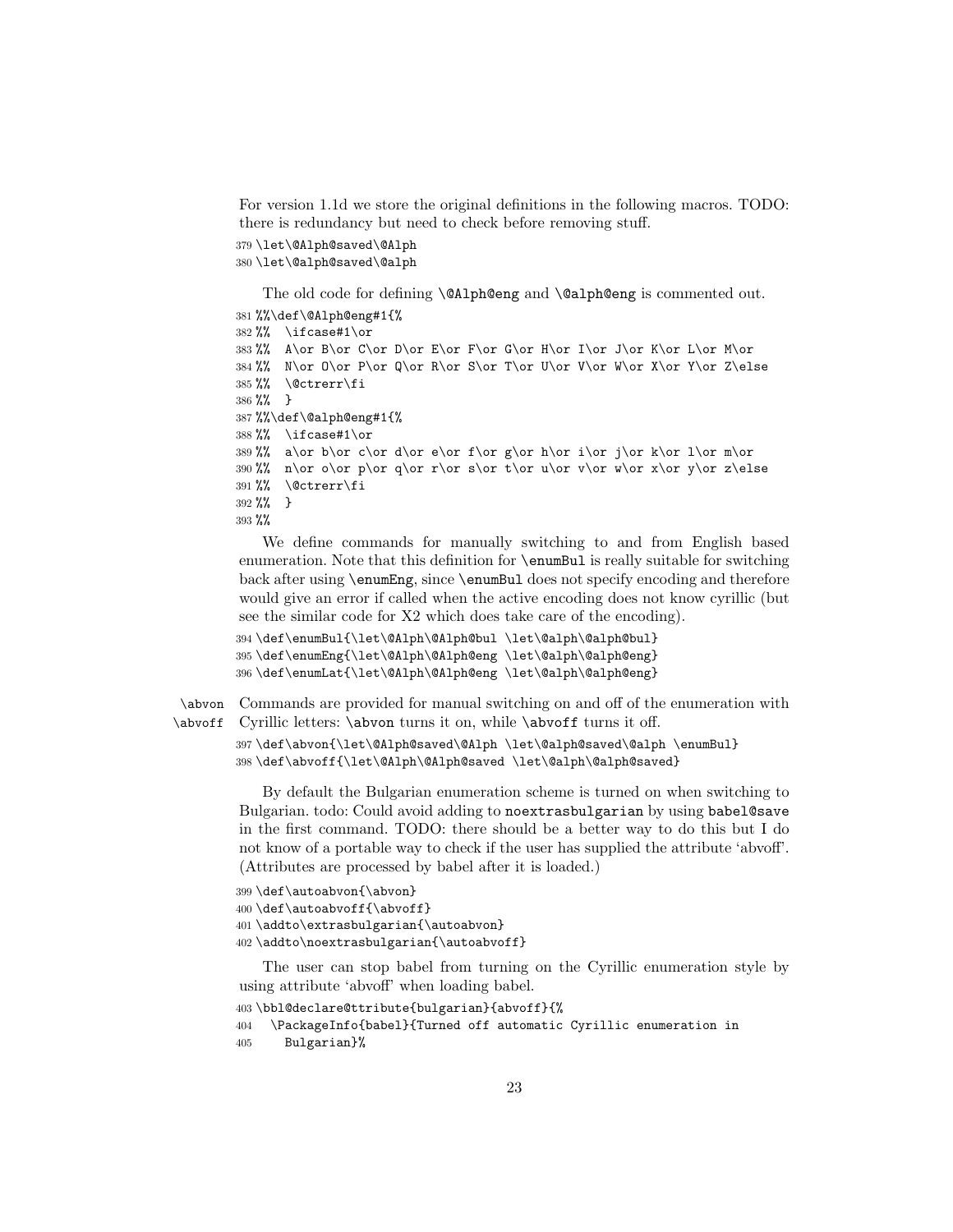```
406 \def\autoabvon{\relax}
407 \def\autoabvoff{\relax}
408 \def\abvon{\enumBul}
409 }
```
#### **4.8 Cyrillic letters in maths**

Set up default Cyrillic math alphabets. To use Cyrillic letters in math mode user should load the textmath package *before* loading fontenc package (or babel). Note that by default Cyrillic letters are taken from upright font in math mode (unlike Latin letters).

```
410 %\RequirePackage{textmath}
411 \@ifundefined{sym\cyrillicencoding letters}{}{%
412 \SetSymbolFont{\cyrillicencoding letters}{bold}\cyrillicencoding
413 \rmdefault\bfdefault\updefault
414 \DeclareSymbolFontAlphabet\cyrmathrm{\cyrillicencoding letters}
```
\cyrmathbf And we need a few commands to be able to switch to different variants.

```
\cyrmathsf
\cyrmathit _{416} \rmdefault\bfdefault\updefault
\cyrmathtt
417 \DeclareMathAlphabet\cyrmathsf\cyrillicencoding
           415 \DeclareMathAlphabet\cyrmathbf\cyrillicencoding
           418 \sfdefault\mddefault\updefault
           419 \DeclareMathAlphabet\cyrmathit\cyrillicencoding
           420 \rmdefault\mddefault\itdefault
           421 \DeclareMathAlphabet\cyrmathtt\cyrillicencoding
           422 \ttdefault\mddefault\updefault
            We define also some bold variants.
           423 \SetMathAlphabet\cyrmathsf{bold}\cyrillicencoding
           424 \sfdefault\bfdefault\updefault
```

```
425 \SetMathAlphabet\cyrmathit{bold}\cyrillicencoding
426 \rmdefault\bfdefault\itdefault
```

```
427 }
```
#### **4.9 Alternative names for math functions**

Here we define some math operator names in accordance with Bulgarian typesetting traditions.

```
\tg
Some math functions in Bulgarian have other names, e.g. sinh is written as sh,
   \ctg
etc. We define here alternative math operators for \tan, \cot, \csc, \arctan,
 \cosec
\arccot, \sinh, \cosh, \coth, and \tanh.
 \arctg 428\def\tg{\mathop{\operator@font tg}\nolimits}
\arcctg 429\def\ctg{\mathop{\operator@font ctg}\nolimits}
    \sh
430 \def\cosec{\mathop{\operator@font cosec}\nolimits}
    \ch
431 \def\arctg{\mathop{\operator@font arctg}\nolimits}
   \cth 432\def\arcctg{\mathop{\operator@font arcctg}\nolimits}
        433 \def\sh{\mathop{\operator@font sh}\nolimits}
```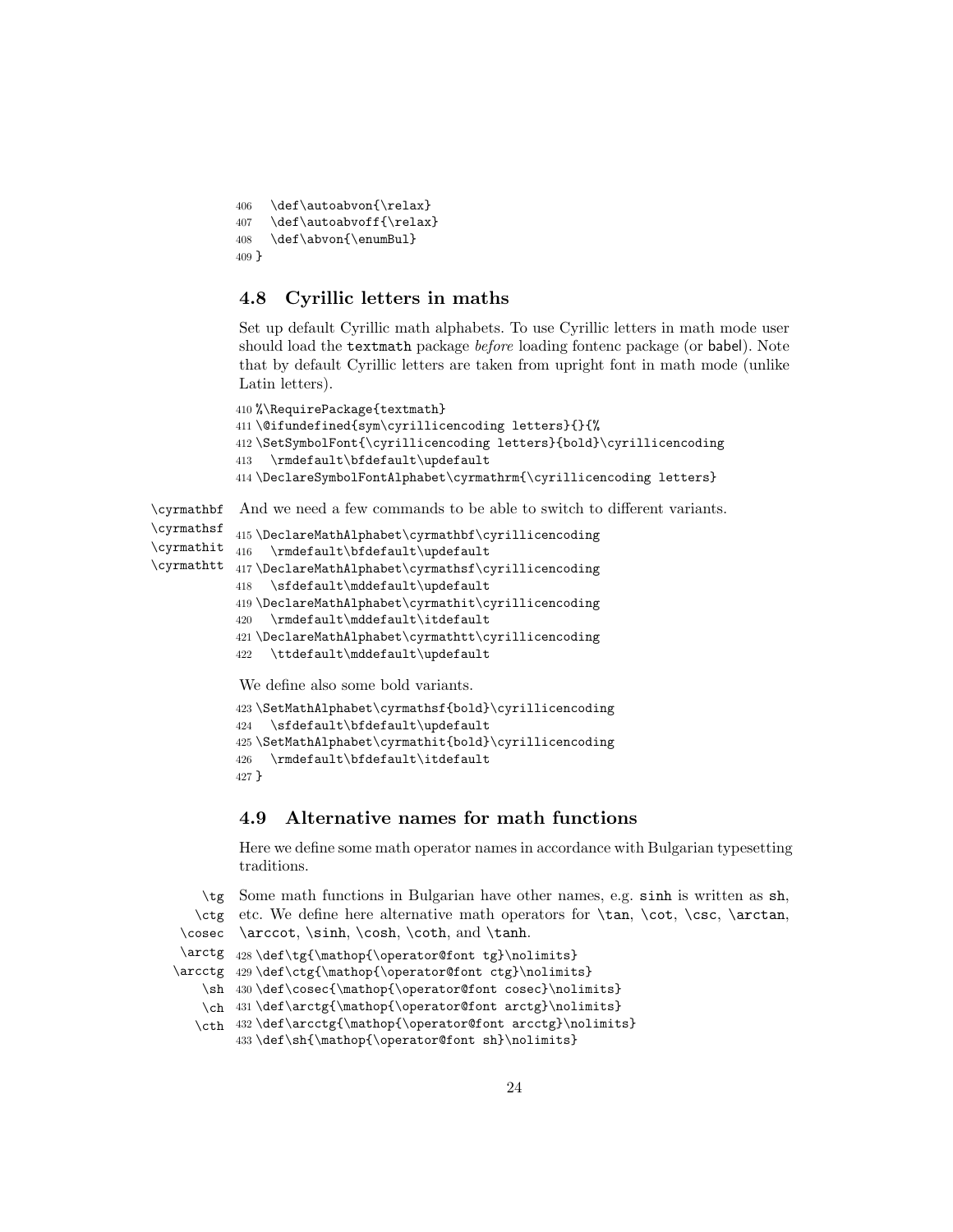```
434 \def\ch{\mathop{\operator@font ch}\nolimits}
435 \def\cth{\mathop{\operator@font cth}\nolimits}
```
\th The macro \th conflicts with \th defined in Latin 1 encoding. We define it as the hyperbolic tangent in math mode but keep the existing definition for text.

```
436 \addto\extrasbulgarian{%
437 \babel@save{\th}%
438 \let\ltx@th\th
439 \def\th{\textormath{\ltx@th}%
440 \{\mathbf{\operatorname{font th}\nolimits}\}441 }
```
\cyrxtounicode The standard font encoding handling for Cyrillic letters uses definitions like \CYRA for the Cyrillic letters. These are not necessary for unicode engines (Luatex, XeTeX) but may still be present in other packages (for example varioref) that handle different languages by storing hard coded strings.

> The following command may be used as emergency patch for such problems. It is not to be used routinely as its use may hide unrelated bugs.

```
442 \def\cyrxtounicode{%
```

```
443 \let\CYRA=А \let\CYRB=Б \let\CYRV=В \let\CYRG=Г \let\CYRD=Д
444 \let\CYRE=Е \let\CYRZH=Ж \let\CYRZ=З \let\CYRI=И \let\CYRISHRT=Й
445 \let\CYRK=К \let\CYRL=Л \let\CYRM=М \let\CYRN=Н \let\CYRO=О
446 \let\CYRP=П \let\CYRR=Р \let\CYRS=С \let\CYRT=Т \let\CYRU=У
447 \let\CYRF=Ф \let\CYRH=Х \let\CYRC=Ц \let\CYRCH=Ч \let\CYRSH=Ш
448 \let\CYRSHCH=Щ \let\CYRHRDSN=Ъ \let\CYRSFTSN=Ь \let\CYRYU=Ю
449 \let\CYRYA=Я
450 \let\cyra=а \let\cyrb=б \let\cyrv=в \let\cyrg=г \let\cyrd=д
451 \let\cyre=е \let\cyrzh=ж \let\cyrz=з \let\cyri=и \let\cyrishrt=й
452 \let\cyrk=к \let\cyrl=л \let\cyrm=м \let\cyrn=н \let\cyro=о
453 \let\cyrp=п \let\cyrr=р \let\cyrs=с \let\cyrt=т \let\cyru=у
454 \let\cyrf=ф \let\cyrh=х \let\cyrc=ц \let\cyrch=ч \let\cyrsh=ш
455 \let\cyrshch=щ \let\cyrhrdsn=ъ \let\cyrsftsn=ь \let\cyryu=ю
456 \let\cyrya=я
457 }
```
### **4.10 Compatibility with older versions**

This is for compatibility with older Bulgarian packages and support for babel. \DeclareRobustCommand{\No}{%

```
459 \ifmmode{\nfss@text{\textnumero}}\else\textnumero\fi}
```
#### **4.11 Finish**

The macro \ldf@finish takes care of looking for a configuration file, setting the main language to be switched on at \begin{document} and resetting the category code of @ to its original value.

```
460 \ldf@finish{bulgarian}
461 \; \langle \text{/code} \rangle
```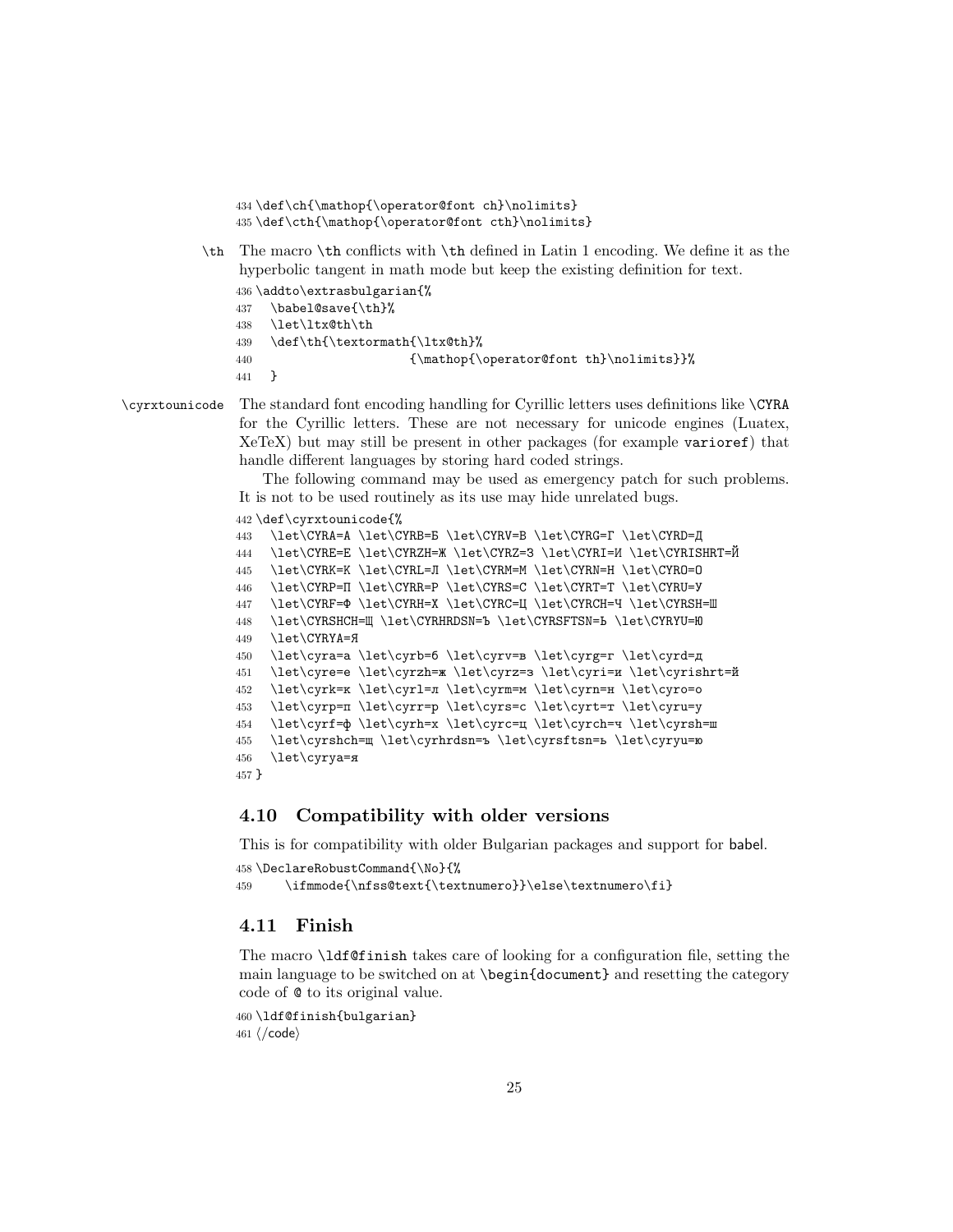## **Index**

Numbers written in italic refer to the page where the corresponding entry is described; numbers underlined refer to the code line of the definition; numbers in roman refer to the code lines where the entry is used.

| Symbols                               | $\lambda$ 0 $\frac{397}{399}$ , 408                                                                                                                                         | C                                     |
|---------------------------------------|-----------------------------------------------------------------------------------------------------------------------------------------------------------------------------|---------------------------------------|
| $\setminus$<br>302                    | $\adddialect$ 5                                                                                                                                                             | $\cap$ $\alpha$ . 99                  |
| $\lambda$ , 229, 251, 252, 289, 291   | $\addto \ldots \ldots 99,$                                                                                                                                                  | $\texttt{catcode} \dots \dots$<br>302 |
| \-<br>323                             | 294, 295, 297,                                                                                                                                                              | \ccname $134, 167, 210$               |
| $\lambda$ 9Acdash  328, 332           | 298,<br>300, 346,                                                                                                                                                           | $\cdots$ 324, $325$                   |
| $\Delta$ PAlph  70,                   | 347, 401, 402, 436                                                                                                                                                          | $\cdp$ elt  16                        |
| 377, 379, 394-398                     | 316                                                                                                                                                                         | $\cosh 3t \ldots 24$                  |
| $\Delta$ 941ph@bul $\ldots$ 348, 394  | \alsoname . 142, 171, 218                                                                                                                                                   | $\ch$ 428                             |
| $\Delta$ leng  62,                    | $\operatorname{Lappendixname}$                                                                                                                                              | $\Lambda$ 156, 184                    |
| 70, 377, 381, 395, 396                | $\ldots$ . 110, 157, 186                                                                                                                                                    | $\{\text{contentsname} \dots \}$      |
| \@Alph@saved 379, 397, 398            | $\arctg \ldots \ldots$<br>428                                                                                                                                               | $\ldots$ 112, 158, 188                |
| $\text{QBCdash } \ldots$ 329, 334     | $\arctg \ldots \ldots$<br>428                                                                                                                                               | $\cosec \dots \dots \dots$<br>428     |
| $\text{QCCdash} \dots$ 330, 336       | \authorname 123, 162, 199                                                                                                                                                   | \csname $ 61, 232, 288$               |
| $\Omega$ . $\Omega$                   | \autoabvoff 400, 402, 407                                                                                                                                                   | $\ctg$ 428                            |
| \CSS $304$                            | \autoabvon<br>399, 401, 406                                                                                                                                                 | $\text{Cth}$ 428                      |
| $\alpha$ lph  71,                     |                                                                                                                                                                             | \CurrentOption<br>344                 |
| 378, 380, 394-398                     | B                                                                                                                                                                           | $\c{yr}$<br>$\ldots \ldots 54, 101,$  |
| $\Delta$ lealph@bul $363, 394$        | $\bablel@save \ldots$<br>437                                                                                                                                                | 103,<br>105,<br>107,                  |
| $\lambda$ QalphQeng  66,              | \bbl@activate<br>299                                                                                                                                                        | 111,<br>109,<br>113,                  |
| $71, \underline{377}, 387, 395, 396$  | \bbl@allowhyphens .<br>323                                                                                                                                                  | 115,<br>118,<br>121,                  |
| \@alph@saved 380, 397, 398            | \bbl@deactivate<br>301                                                                                                                                                      | 124,<br>127,<br>129,                  |
| $\&$ bul@unicodetrue . 8, 9           | \bbl@declare@ttribute                                                                                                                                                       | 131,<br>133,<br>135,                  |
| $\setminus$ Octrerr                   | . 403                                                                                                                                                                       | 139,<br>137,<br>141,                  |
| 65, 69, 354, 361,                     | \bbl@frenchspacing<br>346                                                                                                                                                   | 143.<br>145,<br>147,                  |
| 368, 375, 385, 391                    | \bbl@nonfrenchspacing                                                                                                                                                       | 177,<br>179,<br>181,                  |
| \@ifpackageloaded  77                 | . 347                                                                                                                                                                       | 183,<br>185,<br>187,                  |
| $\text{Qifundefined} \dots \quad 411$ | \bbl@version  97, 233                                                                                                                                                       | 189,<br>191,<br>194,                  |
|                                       | $\begin{bmatrix} \begin{array}{ccc} \end{array} \\ \begin{array}{ccc} \end{array} \\ \begin{array}{ccc} \end{array} \\ \begin{array}{ccc} \end{array} \end{bmatrix}$<br>302 | 197,<br>200,<br>203,                  |
| $\text{Qundefined} \dots 3, 97, 233$  | $\boldsymbol{\theta}$                                                                                                                                                       | 205.<br>207,<br>209,                  |
|                                       | .413, 416, 424, 426                                                                                                                                                         | 211,<br>213,<br>215,                  |
| ∖⊔<br>115, 118, 121, 124,             | $\log$<br>54                                                                                                                                                                | 217, 219, 221, 223                    |
| 143, 191,<br>194,                     | $\blacksquare$ . 106, 155, 182                                                                                                                                              | \cyrdash 333, 335, 337, 339           |
| 197, 200, 219, 251                    |                                                                                                                                                                             | \cyrillicencoding $10$ ,              |
|                                       | \Bulgarian $\ldots$ 44, 54-57                                                                                                                                               | 45, 46, 83, 85,                       |
| A                                     | \bulgarian@sh@emdash                                                                                                                                                        | 87, 89, 411, 412,                     |
| $\Delta A$ 72, 74                     | $\ldots \ldots 319, 324$                                                                                                                                                    | 414, 415, 417,                        |
| $\a_1$ 73, 75                         | \bulgarian@sh@hyphen                                                                                                                                                        | 419, 421, 423, 425                    |
| $\ab{byear} \ldots \ldots$            | $\ldots \ldots 320, 323$                                                                                                                                                    |                                       |
| 249, 251, 252,                        | \bulgarian@sh@next                                                                                                                                                          | $\ldots$ 54, 95, 96, 294              |
| 264, 285, 289, 291                    | $\ldots \ldots 319, 322$                                                                                                                                                    | $\qquad \ldots \ldots$<br>415         |
| \abstractname                         | \bulgarian@sh@tmp .                                                                                                                                                         | $\ldots$ 415, 425<br>\cyrmathit       |
| $\ldots$ . 104, 154, 180              | $\ldots \ldots \ldots$ 318, 322                                                                                                                                             | $\qquad \ldots 414$                   |
| $\lambda$ obvoff  397, 400            | \bulgarianhyphenmins<br>-47                                                                                                                                                 | \cyrmathsf $415, 423$                 |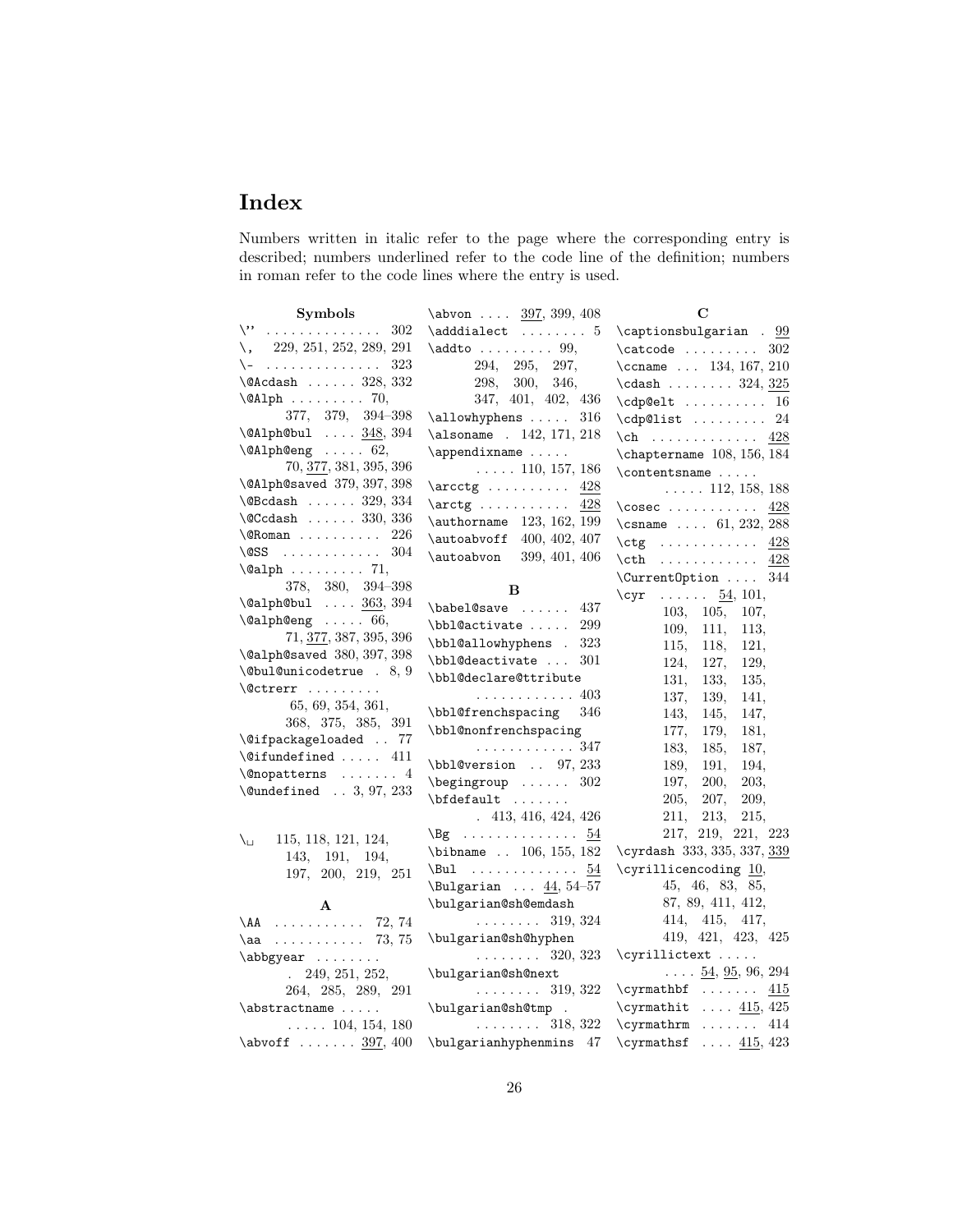$\qquad$ \cyrxtounicode . . . . 442

 $\verb+\fontencoding + \dots .$ 

 $\ldots$  45, 50, 62, 66 \frqq . . . . . . . . . . . . 310  $\label{eq:1}$ **G** \glossaryname .....

 $\text{ifcase} \dots \dots 62,$ 66, 236, 349, 356, 364, 370, 382, 388 \ifdefined . . 8, 9, 27, 29 \ifdim . . . . . . . . 332, 334  $\iintmmode$  ........ 459  $\iint x$  . . . . . . . . . . . 3, 13, 25, 61, 83, 85, 87, 89, 97, 233, 325, 328–330, 340

\ignorespaces .....

. 333, 335, 337, 343 \indexname 120, 161, 196 \initiate@active@char

. . . . . . . . . . . . 296 \input . . . . . . . . . . . . 40  $\label{eq:inter}$ **K** \kern . . . . . . . . . . . . 315 **L** \l@bulgarian . . 3, 5, 48

#### **D**

|                                                             | 1100116160  022                    |
|-------------------------------------------------------------|------------------------------------|
| $\det$ bulgarian  235                                       |                                    |
| \day 229, 251, 252, 287, 291                                | G                                  |
| \declare@shorthand                                          | $\gtrsim$ glossaryname             |
| $. \quad 307-314, 317, 343$                                 | $\ldots$ . 146, 173, 222           |
| \DeclareMathAlphabet                                        | $\qquadq \ldots \ldots \ldots 307$ |
| .415, 417, 419, 421                                         | $\qquad$ 308                       |
| \DeclareRobustCommand                                       |                                    |
| $\ldots$ 44, 49, 458                                        | н                                  |
| $\Delta$ PeclareSymbolFontAlphabet $\lambda$ hbox  312, 341 |                                    |
| . 414                                                       | \headtoname 136, 168, 212          |
| \DeclareTextCommand                                         | \hskip . 311, 313, 332,            |
| . 74, 75                                                    | 333, 335, 337, 343                 |
| \DeclareTextFontCommand                                     | $\text{Ass }  \text{ is } 341$     |
| . 96                                                        |                                    |
| \DeclareTextSymbolDefault                                   | T                                  |
| . 72, 73                                                    | \if $\dots\dots\dots\dots 319$     |
| $\text{discretionary} \dots 315$                            | \if@bul@unicode  7,                |
| $\texttt{dq}$ 302                                           | 26, 78, 267, 348, 363              |
|                                                             | $\text{ifcase} \ldots \ldots 62,$  |

#### **E**

| \enclname . 132, 166, 208                       |
|-------------------------------------------------|
| $\end{tagdefault} 46, 51$                       |
| \EndBabelCommands.                              |
| $\ldots \ldots 224, 292$                        |
| \endcsname . 61, 232, 288                       |
| $\end{group} \dots \dots 303$                   |
| $\text{Eng}$ 54                                 |
| $\text{English} \dots \dots \underline{49}, 58$ |
| \englishhyphenmins . 52                         |
| \enumBul . 394, 397, 408                        |
| $\text{enumEng } \ldots \ldots \quad 395$       |
| $\text{Lemma} 1.1.1.1.1.1.396$                  |
| $\text{Perr}$ 331                               |
| \exhyphenpenalty  335                           |
| \expandafter                                    |
| $\ldots$ 40, 47, 52,                            |
| 61, 226, 227, 319, 320                          |
| \extrasbulgarian                                |
| $\ldots$ 294, 401, 436                          |
|                                                 |

#### **F**

| $\lambda$ 20 english  53                             |
|------------------------------------------------------|
| $\text{Figure}$ name 126, 163, 202 \language  48, 53 |
| \firstGregorianDatebulgari\manguageshorthands 297    |
| $\ldots \ldots \ldots 230$ \lastJulianDatebulgarian  |
| . 230                                                |

| $\lambda$ 332, 334                                                                                                                                                                                      |
|---------------------------------------------------------------------------------------------------------------------------------------------------------------------------------------------------------|
| $\lambda$ 95                                                                                                                                                                                            |
| $\lambda$                                                                                                                                                                                               |
| $\ldots$ 10, 50, 51, 62, 66                                                                                                                                                                             |
| $\lambda$ 1atintext  95, 295                                                                                                                                                                            |
| $\left\{\text{defining}\dots\right\}$                                                                                                                                                                   |
| $\left\{ \right. \left\{ \right. \left. \left. \right. \left. \right. \left. \right. \left. \right. \left. \right. \left. \right. \right. \left. \right. \right. \left. \right. \left. \right. \right.$ |
| \leavevmode 312, 334, 336                                                                                                                                                                               |
| $\text{let} \dots \dots \dots 14,$                                                                                                                                                                      |
| $46, 51, 54-58, 70,$                                                                                                                                                                                    |
| $71, 95, 377 - 380,$                                                                                                                                                                                    |
| 394–398.                                                                                                                                                                                                |
| $443 - 456$<br>438.                                                                                                                                                                                     |
|                                                                                                                                                                                                         |
| \listfigurename                                                                                                                                                                                         |
| $\ldots$ . 114, 159, 190                                                                                                                                                                                |
| \listtablename                                                                                                                                                                                          |
| $\ldots$ 117, 160, 193                                                                                                                                                                                  |
| $\lambda$ and $\lambda$ 40                                                                                                                                                                              |
| $\texttt{ltx@th} \ldots \ldots 438, 439$                                                                                                                                                                |

#### **M**

 $\mathcal{L}$  . . . . . . . . 304 \mathop ... 428-435, 440 \mddefault 418, 420, 422 \MessageBreak . . . 36, 37 \month . 226, 229, 236, 288 \month@bulgarian 236, 251 \month@Roman 226, 252, 291

#### **N**

| \nfss@text  459              |
|------------------------------|
| $N$ o  458                   |
| \nobreak 313, 315, 323,      |
| 332, 335, 337, 343           |
| \noextrasbulgarian           |
| $. \quad 295, 300, 347, 402$ |
| \nolimits . 428-435, 440     |
| \number  229, 251,           |
| 252, 287, 289, 291           |

#### **O**

| \operator@font          |
|-------------------------|
| $\ldots$ . 428–435, 440 |
| \or $62-64$ .           |
| $66-68$ , $236-247$ ,   |
| $349 - 353$ ,           |
| $356 - 360$ ,           |
| $364 - 368,$            |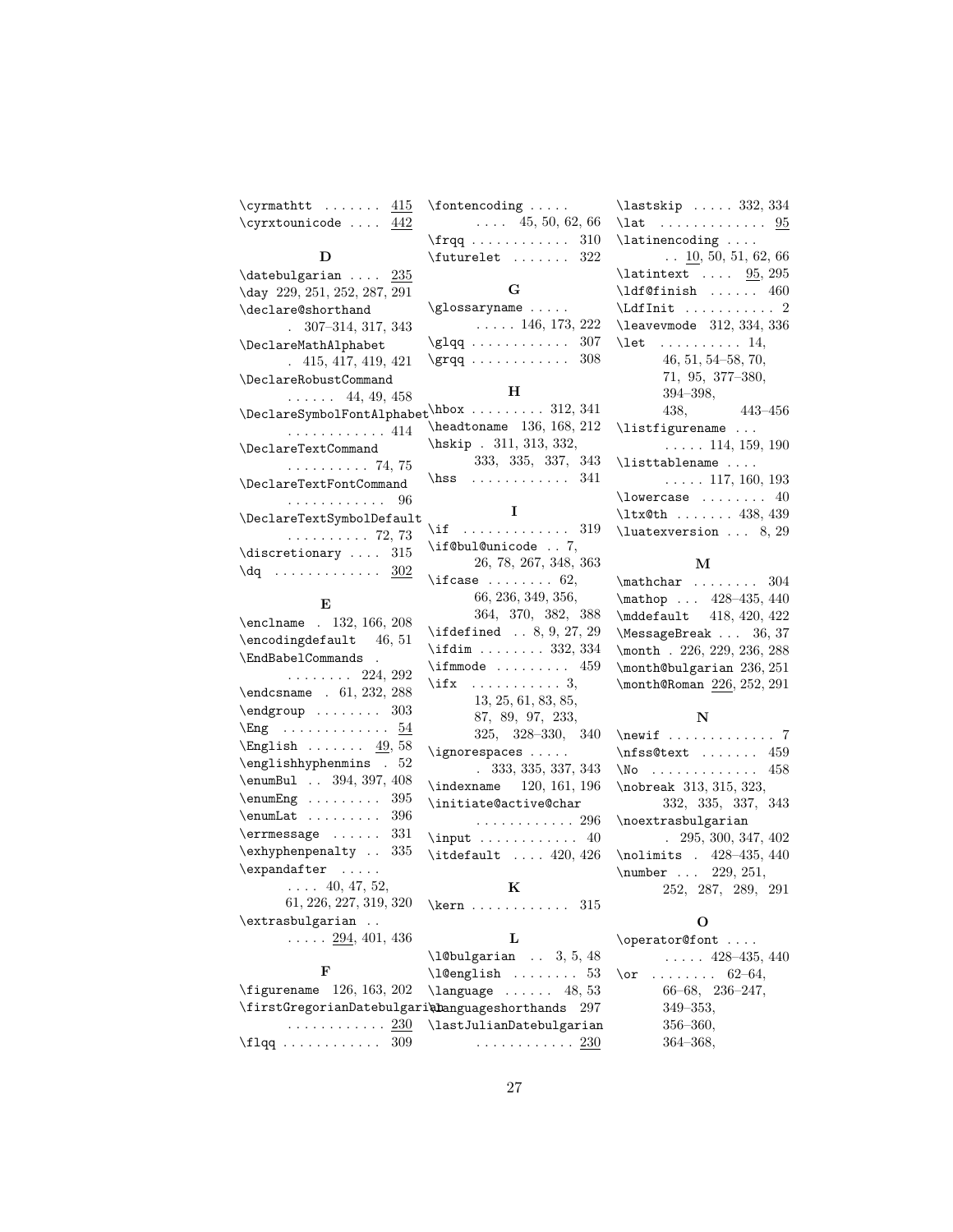| $370 - 374$ ,                      | $\setminus$ selectbglanguage  54                                                   | $\text{textcyrillic} \dots 96$                                  |
|------------------------------------|------------------------------------------------------------------------------------|-----------------------------------------------------------------|
| $382 - 384$ ,<br>388-390           | $\setminus$ selectenglanguage . 54                                                 | $\text{textlatin} \dots \dots 96$                               |
|                                    | $\setminus$ selectfont 45, 50, 62, 66                                              | $\text{textnumero} \dots 459$                                   |
| P                                  | $\setminus$ selectlanguage . 59,60                                                 | \textormath 312, 315, 439                                       |
| $\Re$ PackageInfo  42,             | $\setminus$ set@hyphenmins . 47, 52                                                | $\text{tg} \ldots \ldots \ldots 428$                            |
| 98, 150, 234, 255, 404             | \SetMathAlphabet 423, 425                                                          | 436<br>$\th$                                                    |
| $\Re$ PackageWarning               | $\Set{String  $                                                                    | $\text{today} \ldots \ldots 251, 287$                           |
| $\ldots \ldots 35, 79, 90$         | $152 - 173$ , 176,                                                                 | \todayRoman 229, 252, 291                                       |
| \pagename . 138, 169, 214          | 180, 182,<br>178.                                                                  | $\text{ttdefault} \dots \dots \ 422$                            |
| \partname . 130, 165, 206          | 184.<br>186.<br>188.                                                               | $\texttt{two} \dots \dots \dots 344$                            |
| $\penalty \dots \dots \ 335$       | 190, 193, 196,                                                                     |                                                                 |
| \prefacename $100, 152, 176$       | 202, 204,<br>199.                                                                  | $\mathbf{U}$                                                    |
| \proofname 144, 172, 220           | 206,<br>208.<br>210.                                                               | \undefined . 25, 325, 340                                       |
| \providehyphenmins 344             | 212,<br>214, 216,                                                                  | $\unskip 1.5cm \text{and} \quad \ldots 332, 334$                |
|                                    | 220, 222,<br>218,                                                                  | $\begin{bmatrix} \text{update} \\ \text{aligned} \end{bmatrix}$ |
| $\mathbf R$                        | 264, 285, 287, 291                                                                 | 416, 418, 422, 424                                              |
| $\rightharpoonup$ 74, 75           | \SetStringLoop                                                                     | $\u$ ppercase  227                                              |
| \refname  102, 153, 178            | $. \quad 257, 261, 269, 277$                                                       |                                                                 |
| $\text{relax}$ 40, 61, 406, 407    | \SetSymbolFont  412                                                                | W                                                               |
| \RequirePackage  410               | $\setminus$ sfdefault  418, 424                                                    | \weekdaynamebulgarian                                           |
| $\text{Vec}$ 10, 17-23,            | $\sh$ 428                                                                          | . 230                                                           |
| $82 - 89, 303,$<br>306             | $\space$ space  288                                                                |                                                                 |
| $\text{C}$ 11, 13                  | \StartBabelCommands                                                                | $\mathbf{X}$                                                    |
| $\text{Vreserved@c } \ldots 12-14$ | 151, 175, 256, 265                                                                 | $\XeTeXrevision \dots 9, 27$                                    |
| $\mathcal{I} \ldots \ldots$        |                                                                                    | Y                                                               |
| .413, 416, 420, 426                | T                                                                                  | $\text{year}$ 229,                                              |
| $\lambda$ 226<br>$\Gamma \ldots$   | $\theta$ 128, 164, 204                                                             | 251, 252, 289, 291                                              |
|                                    | $\text{tempa@ } \ldots \ldots 327, 328$                                            |                                                                 |
| $\ldots$ $227, 232, 288$           |                                                                                    |                                                                 |
|                                    |                                                                                    | Z                                                               |
| S                                  | $\tempb@ \ldots 327, 329$                                                          |                                                                 |
| \seename  140, 170, 216            | $\text{tempc@ } \ldots \ldots \quad 327,330$<br>\tempx $\& \ldots \& 326, 328-330$ | \z $\&$ 332, 334<br>$\zeta$ 20skip  311, 313, 335               |

# **Change History**

| bulgarian-1.0d                                         |
|--------------------------------------------------------|
| \th: Change definition of \th only                     |
| for this language. $\dots \dots \dots 25$              |
| bulgarian-1.0e                                         |
| \cdash: Two occurences of \emp                         |
| were changed into tab followed                         |
| bulgarian-1.1<br>Added                                 |
| \captionsbulgarian:<br>translation for Glossary. todo: |
| need to check if this is                               |
|                                                        |
| Added translation for Proof 14                         |
|                                                        |